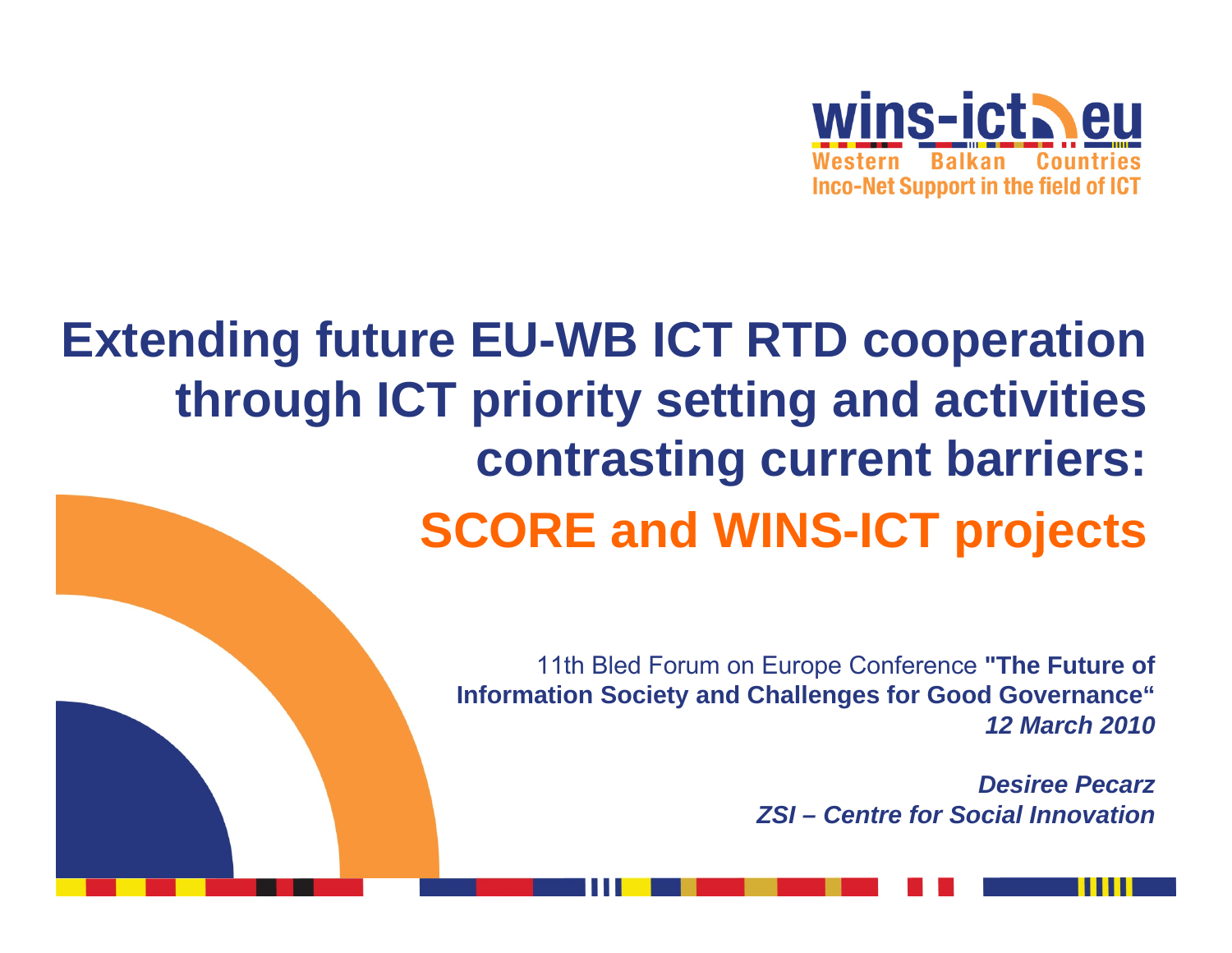# **EU-WBCcooperation framework 1/2**



- • Strengthening of WB R&D landscape and WBC integration in the ERA have long been important priorities at both WB and EU leves as they are critical for stability and economic competitiveness of the region as well as for the potential accession of WB countries to the EU
- • A series of supporting actions and initiatives have led to considerable progress in S&T relations between the WBC and the EU
- • All WBC but Kosovo/UNMIK are currently associated to the FP7 and can participate on equal grounds with the MS
- $\bullet$  Participation of WBC in FP7 has increased compared to FP6 but, apart Croatia and Serbia (also good number of CPs), the most frequent funding scheme is CSA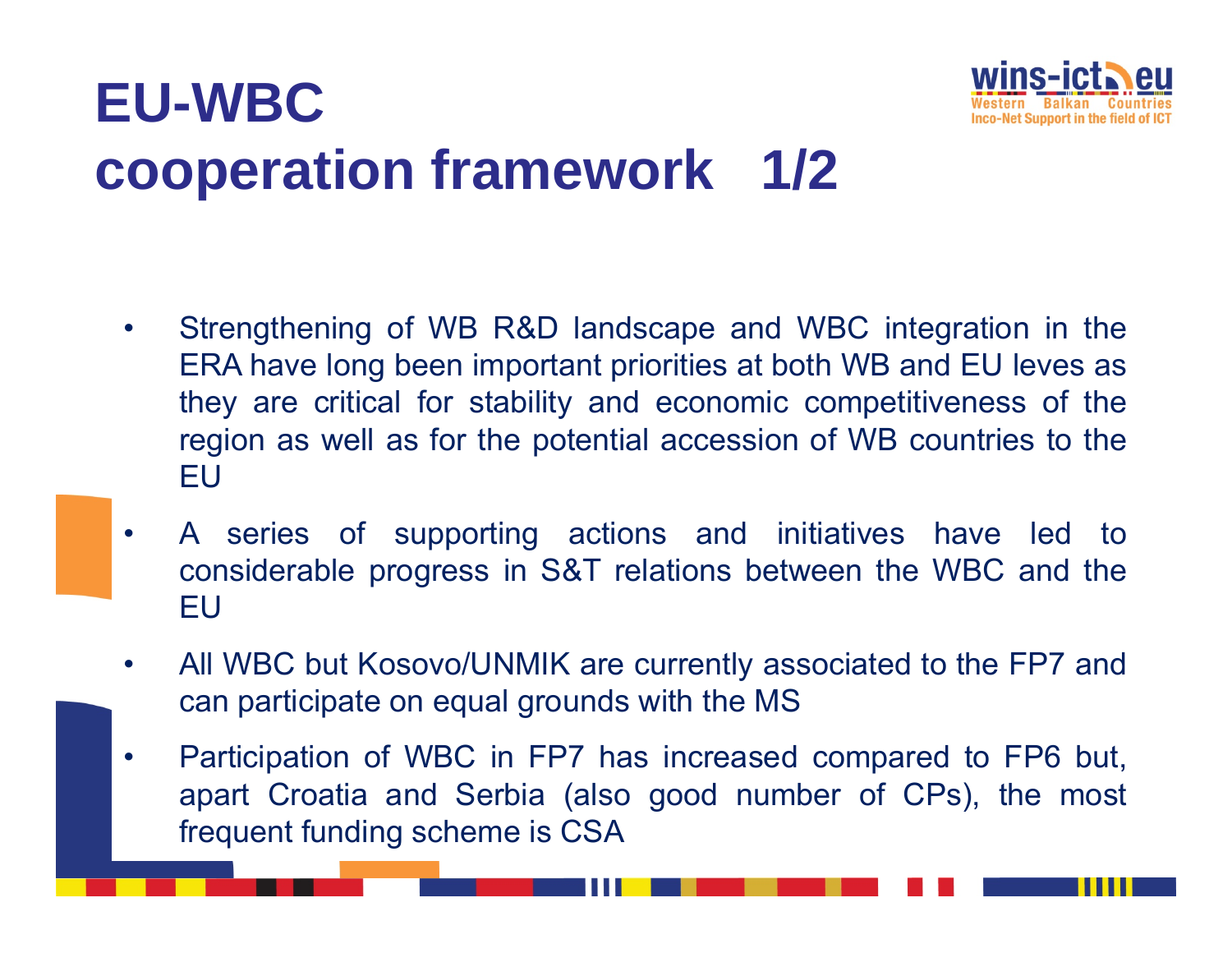# **EU-WBCcooperation framework 2/2**



- $\bullet$  ICT is the most important field in FP7 as to participation from WBC (20 projects out of 189) but there is only 1 coordinator from Serbia (PRODI)
- $\bullet$  WBC research capabilities have been affected by rapid political changes, internal disputes and the transformation from state run to market economies. Specific barriers and problems are obstacles for researchers willing to participate in international R&D cooperation.
- $\bullet$  There are still important challenges both vis-à-vis the internal research vision and capacity and the sufficient integration of WB researchers into FP7 and ERA. Moreover there is a need forimproved cooperation between the different support actions taking place at different layers.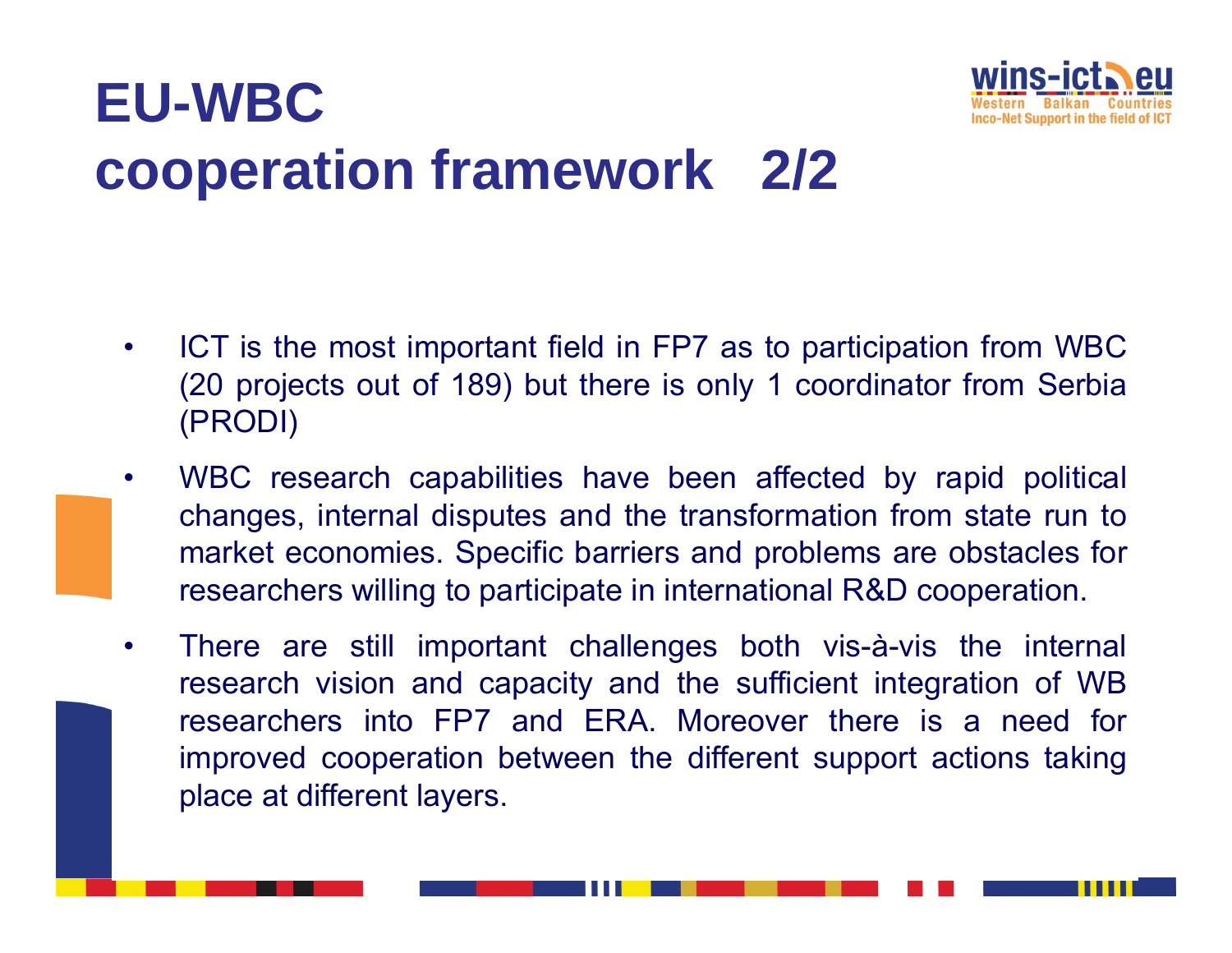# **WINS-ICT and previous supporting actions**





**T IS2WeB (SEE Innovation): based on the community ISIS, identification & training of key ICT research actors**

**ISIS: the first support action in SE Europe. Awareness, networks and community building**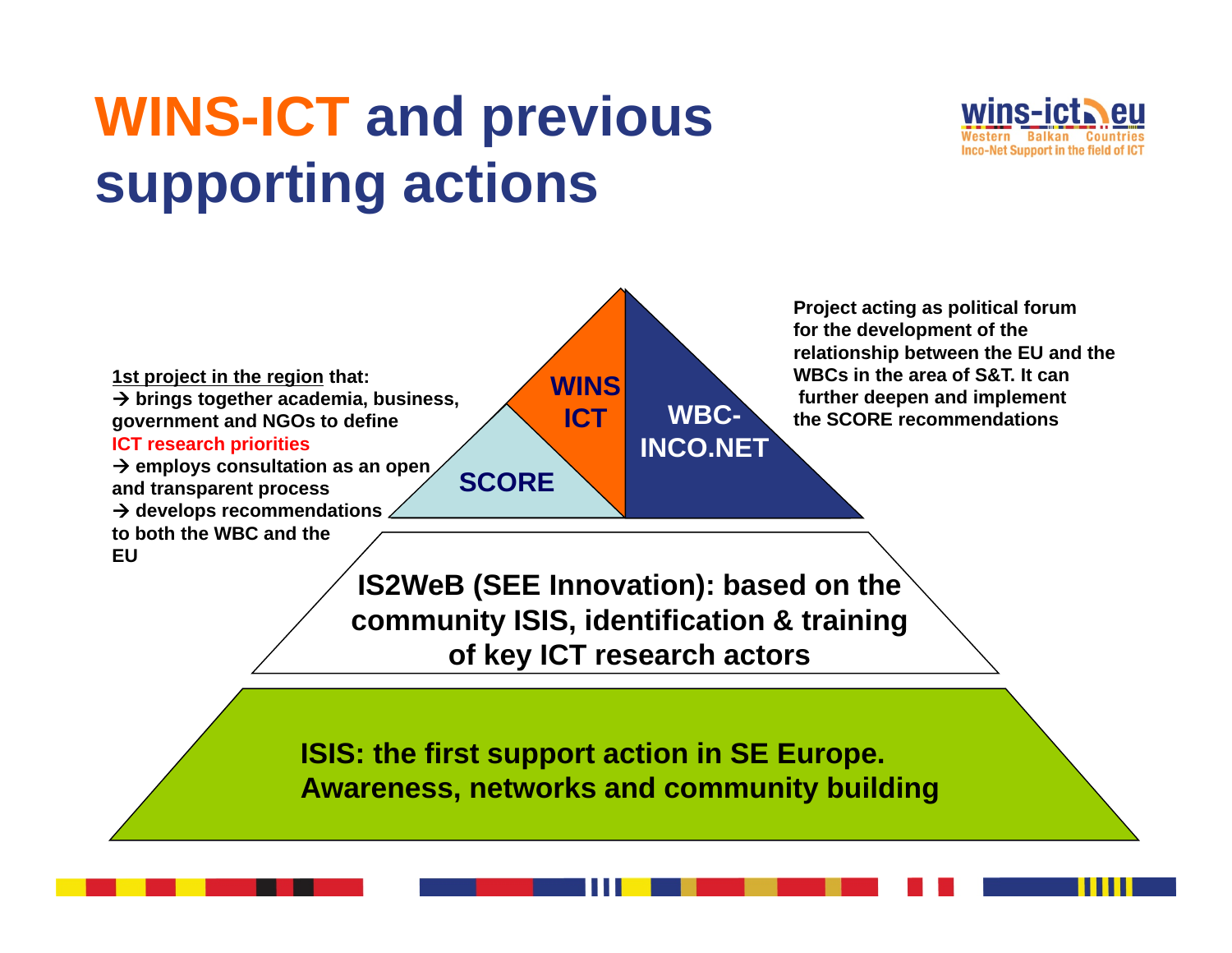



Ш

| <b>Full Title</b>            | Strengthening the Strategic Co-operation between the<br>EU and Western Balkan Region in the field of ICT<br><b>Research</b> |
|------------------------------|-----------------------------------------------------------------------------------------------------------------------------|
| Project<br><b>Instrument</b> | <b>Specific Support Action (SSA)</b>                                                                                        |
| <b>Project start</b>         | 01 February 2007                                                                                                            |
| <b>Duration</b>              | 24 months (project end: 31 January 2009)                                                                                    |
| EC                           | <b>DG Information Society and Media</b>                                                                                     |
| <b>Funding</b>               | 858,878 Euro (maximum EC contribution)                                                                                      |
| <b>Partners</b>              | 10 highly complementary partners:<br>8 – from Western Balkan countries<br>2 – from EU countries                             |

11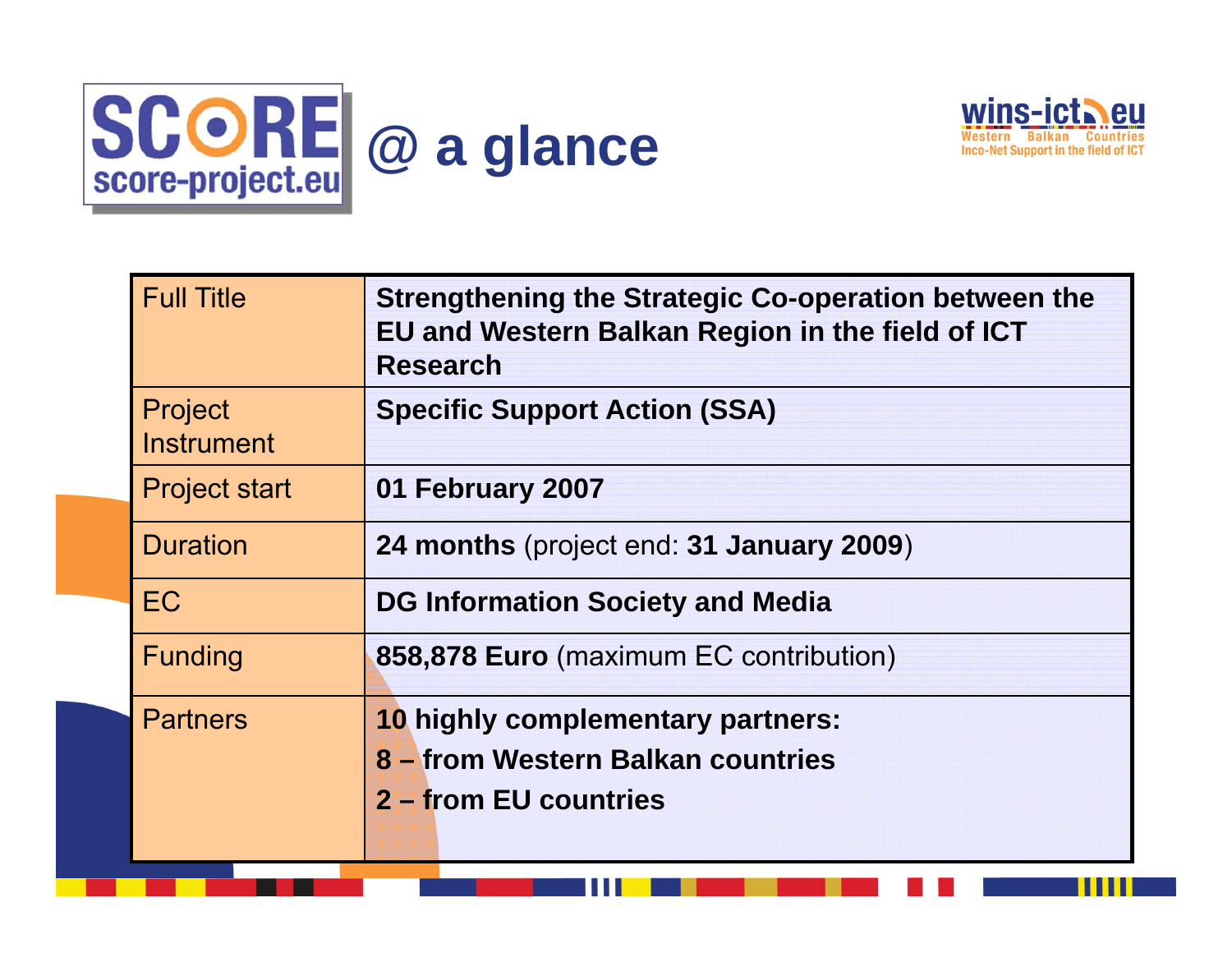# **SCORE activities & main achievements 1/2**



- Defined **ICT Strategic Research Agendas of the WB countries reflecting the ICT priorities** of each country for the period 2007 – 2013
	- Following broad consultation with ICT stakeholder communities (e.g. national RTD policy makers, research actors, ICT companies)
- $\bullet$  Developed <sup>a</sup> **Policy Paper** "*Shaping EU - WB cooperation in the field of ICT R&D in the period 2008- 2013: Priorities and Recommendations*"
	- That provides valuable input for the up-to-date shaping of the FP7' Cooperation programme and future calls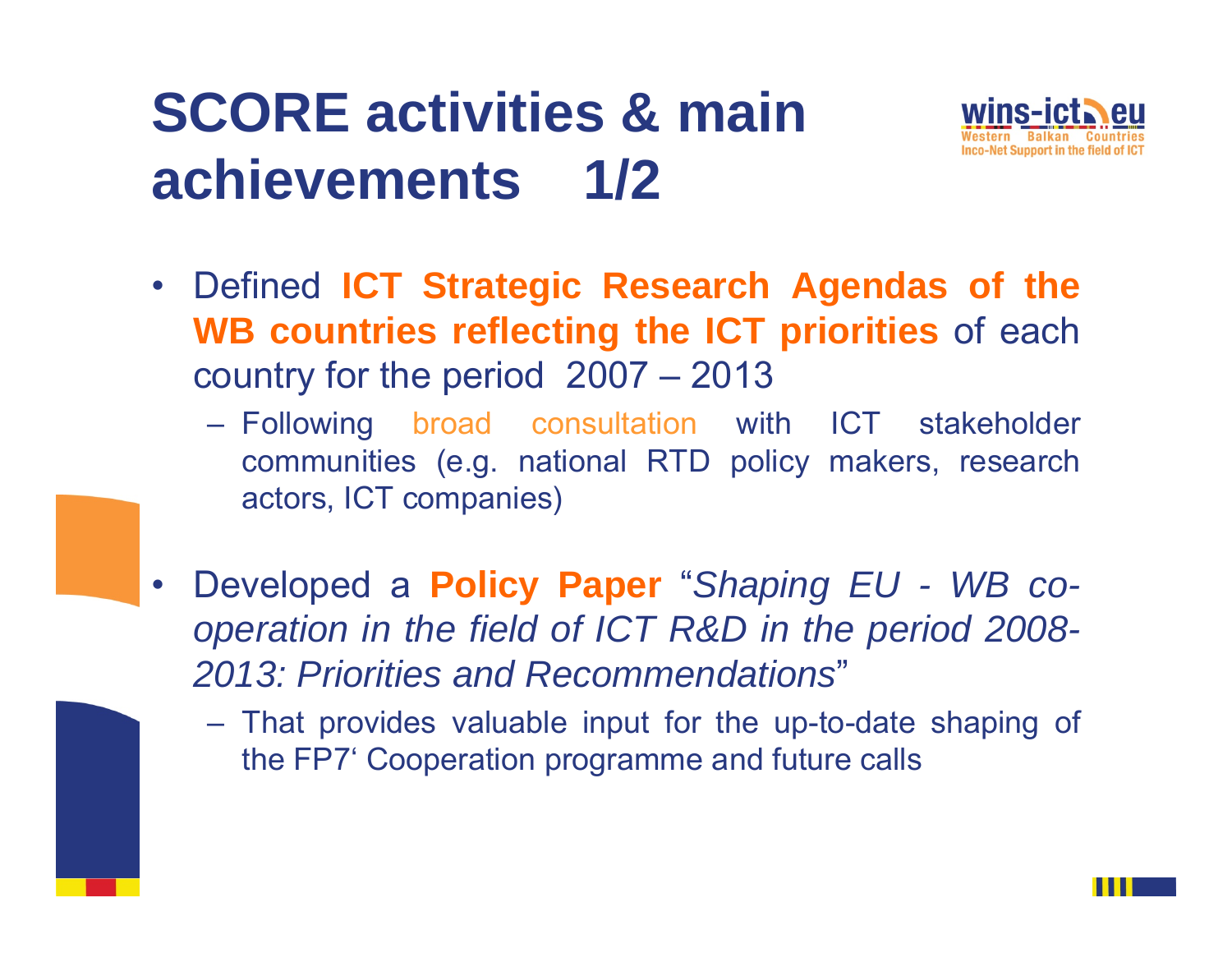# **SCORE activities & main achievements 2/2**



- 4 workshops to transfer EU research results and technologies in the identified ICT research priorities, with the aim to
	- familiarise WB research actors with the current research developments and state-of-the-art technologies in these fields
	- contribute to the liaisons between the participants and the EU research experts in the selected ICT priorities
- Several dissemination activities to facilitate thedevelopment of collaborative networks beetween ICT research actors
	- within the Western Balkan region and between the region and the EU
	- with the final goal to develop contacts, exchange know-how, experience and ideas so to pursue joint research collaboration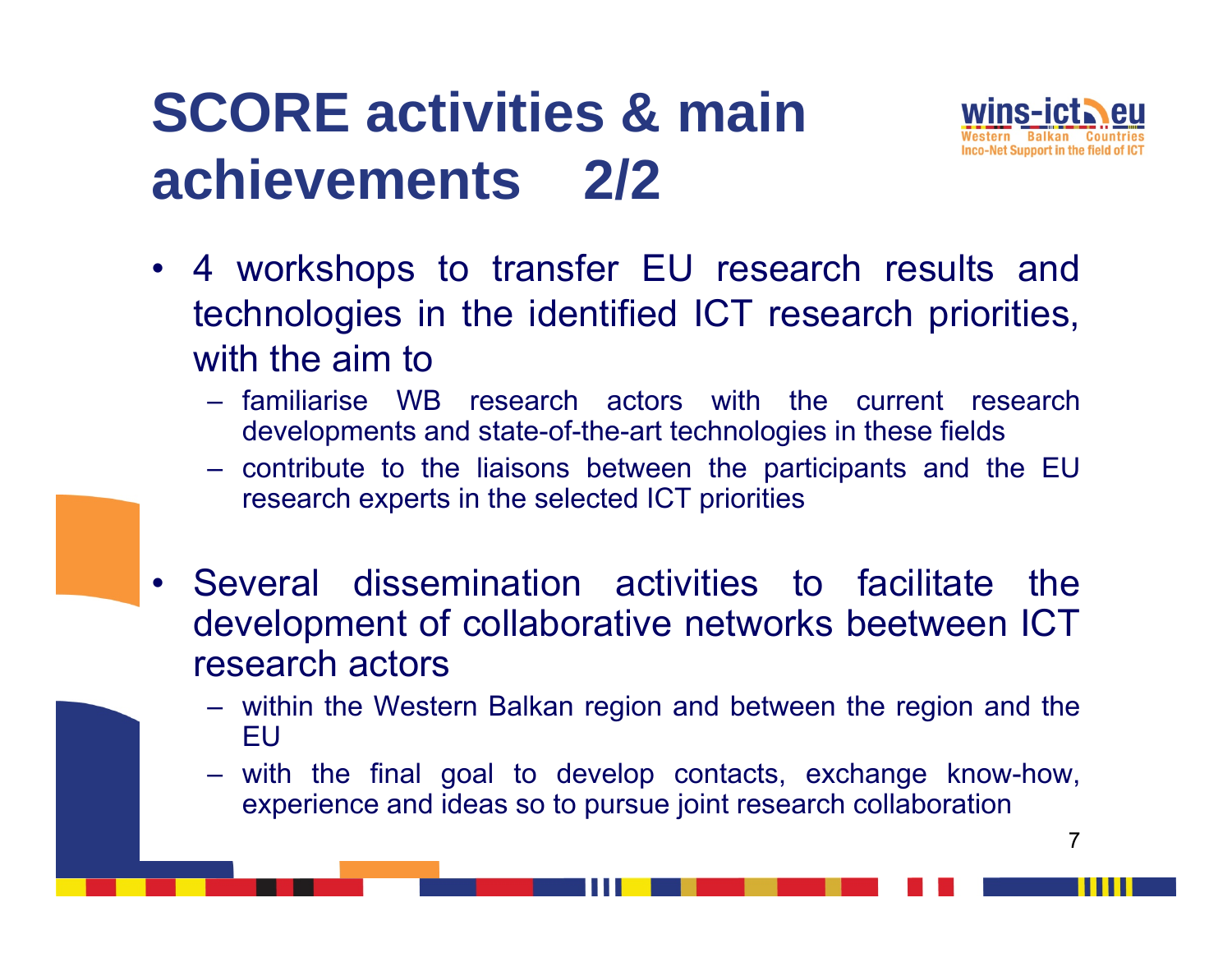#### **SCORE Impact and Sustainability**

J



- ...outstanding results, beyond expectations, and should be considered as an example of <sup>a</sup> very successful project...which will substantially contribute to the shaping and implementation of research and development agendas in the ICT field in the Western Balkan region.
- ...its success in attracting top-level players ... This is taken as evidence that the project SCORE achieved high credibility within its target community,...
- It is not the intention of SCORE to become one more project whose results are "stored in the shelf" but the implementation of the recommendations goes certainly beyond the influence of SCORE partners.
- • Under this consideration SCORE "delivered its results" to WBC-INCO.Net and WINS-ICT, with the expectations that they could further deepen and implement the SCORE recommendations.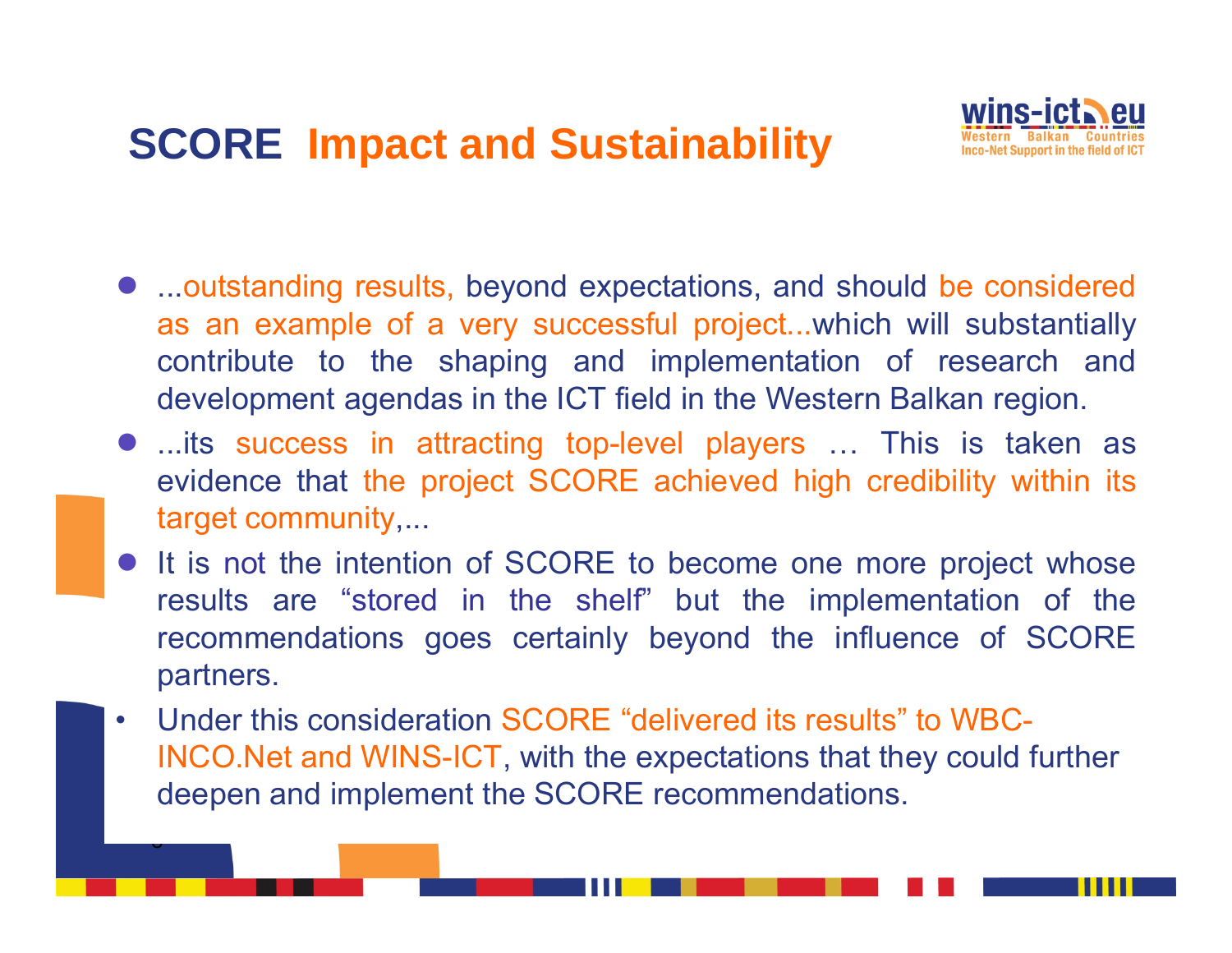wins-ictheu **Countries** Western **Ralkan** intends to strengthen S&T **Inco-Net Support in the field of ICT** 

cooperation between the EU and the WBC by **deepening the bi-regional strategic relations** in the field of ICT and **promoting the**

**participation of WB ICT research actors in FP7**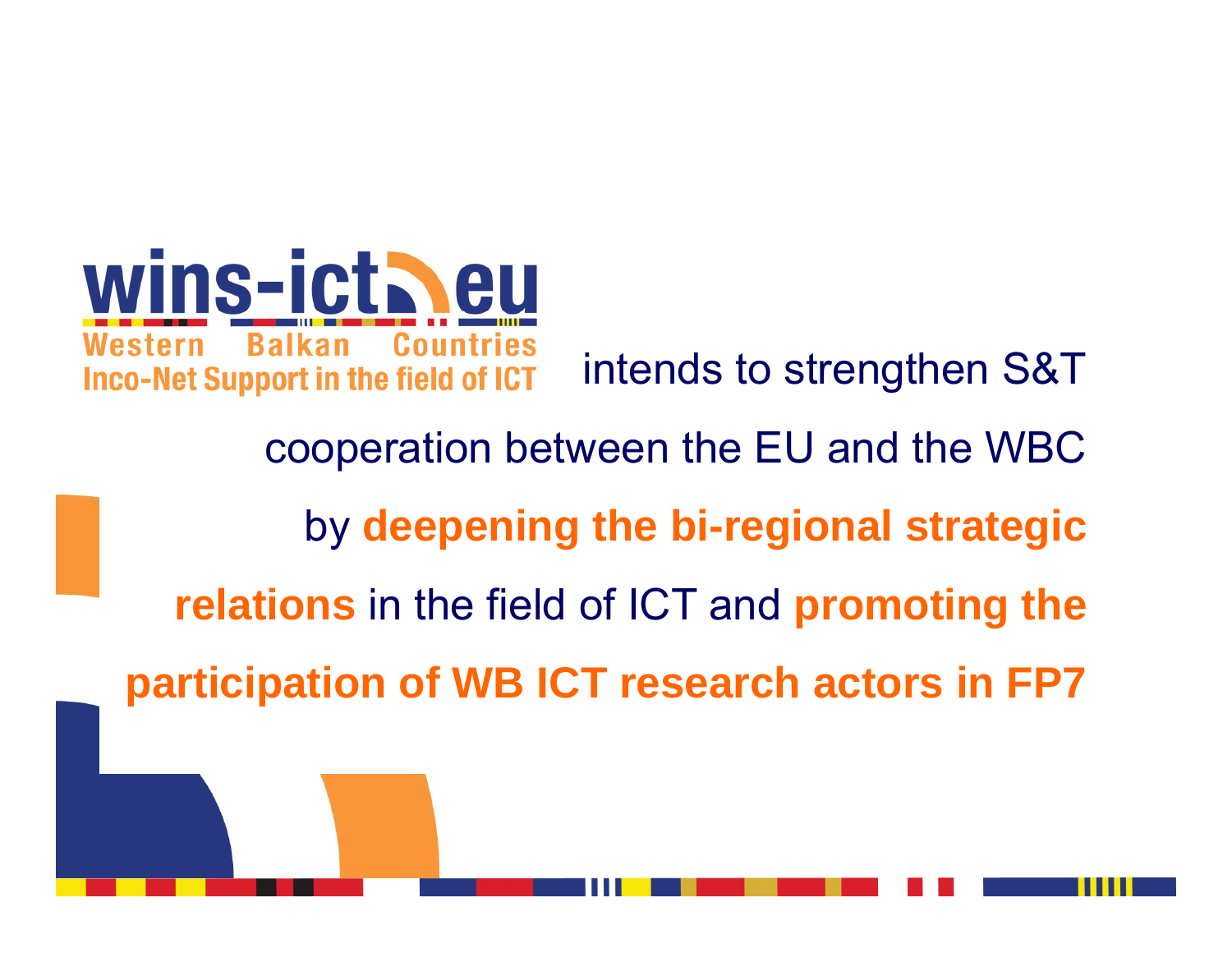# **Conceived to move forward**



**…in <sup>a</sup> threefold approach involving:**

1. **Consolidation of national cooperation priorities and improvement of research capabilities in ICT** areas identified as relevant for economic and social development

2. **Alignment of national ICT policies at the regional level, leading to an improved political dialogue between the EU-WBC** and setting the basis of <sup>a</sup> closer match between the future ICT Work Programmes with the priorities and needs of the WB region

3. Additional support towards **increasing the visibility of the WBC ICT research potential** in the EU, the **forging sustainable networks** between EU-WB researchers and the **building of FP7 participation capacity** amongst the WB ICT research community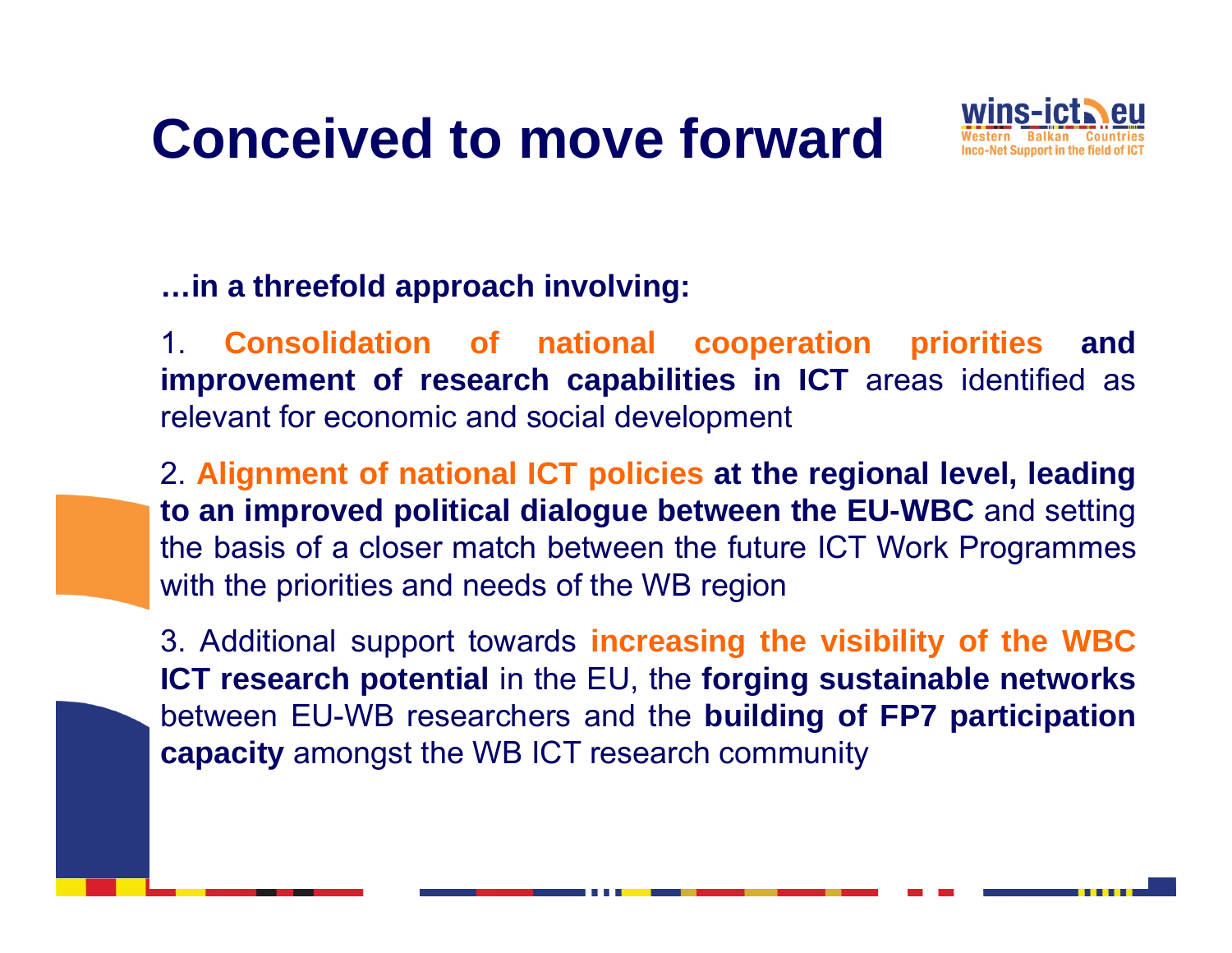# **The project at a glance**



Ш

| <b>Project instrument</b> | • Support Action (SA) funded under FP7-ICT-<br>2007-3 call                       |
|---------------------------|----------------------------------------------------------------------------------|
|                           | • Action line: ICT-2007.9.2 International<br>cooperation                         |
| <b>Duration</b>           | 01 January 2009 - 31 December 2010                                               |
| EC                        | <b>DG Information Society and Media</b>                                          |
| <b>EC contribution</b>    | Project Cost: 1,1 million euro                                                   |
|                           | Project Funding: 849.993 euro                                                    |
| <b>Partners</b>           | 15 highly complementary partners:                                                |
|                           | from the EU Member States, Accession<br><b>Candidate Countries and WB region</b> |
|                           | <b>Costant collaboration with similar initiative ICT-WEB-PROMS</b>               |
|                           |                                                                                  |

h a a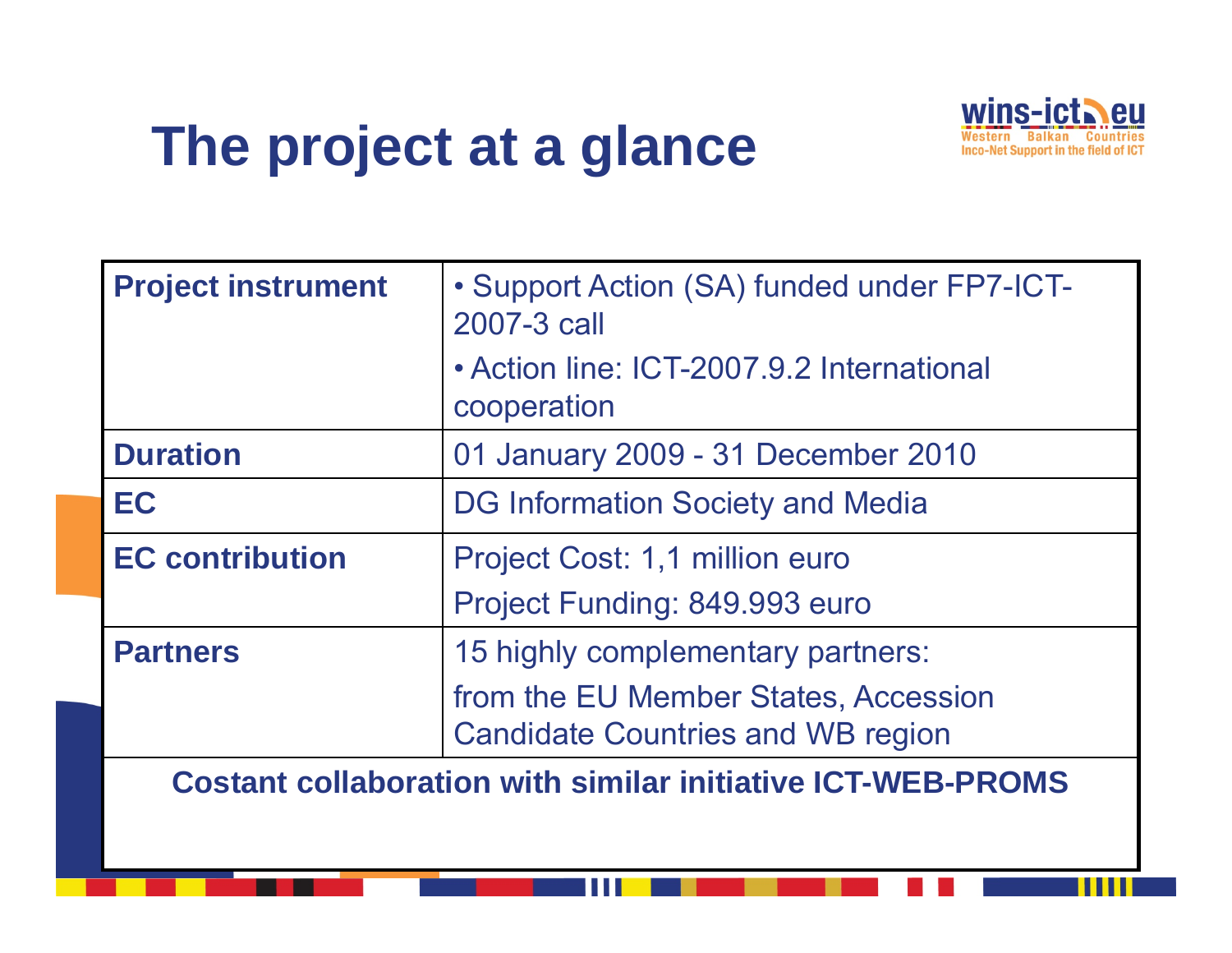# **Specific objectives... ...and key activities**



- **1. Provide comprehensive understanding of the current EU-WBC ICT RTD policies and RTD collaboration**
	- $\bullet$  **Analysis** of national policies, current participation and cooperation patterns of research organizations from the target region, factors hindering cooperation, as well as available funding opportunities
- **2. Address and involve the relevant stakeholders so as to optimize the policy and research collaboration framework**
	- • **Support to regional and bi-regional policy dialogue on ICT research**, feeding also the Steering Platform on Research for the WBC through an appropriate Dialogue Forum on ICT research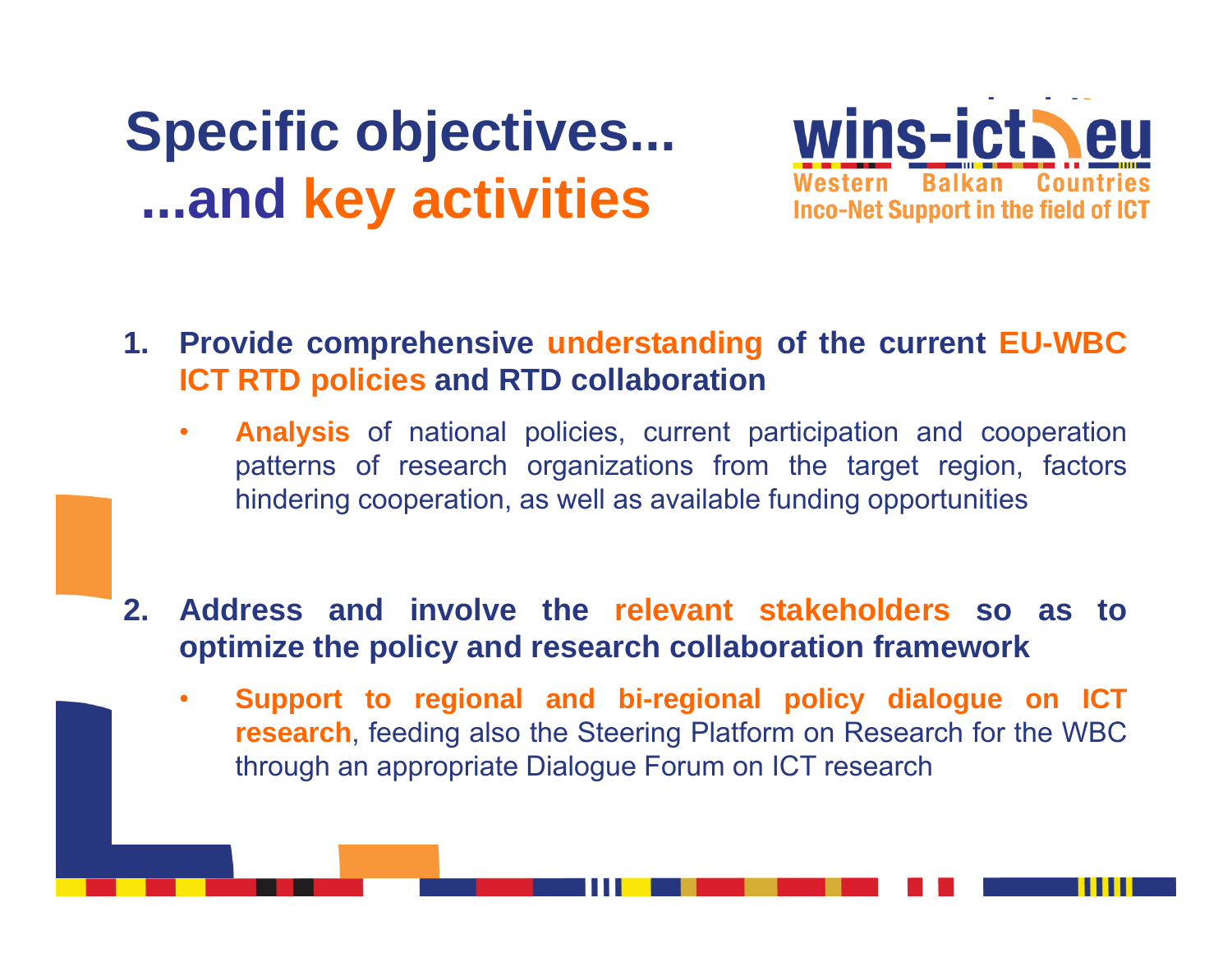# **Specific objectives... ...and key activities**



- **3. Support the building of sustainable networks between innovative WB –EU ICT researchers** for the collaboration in the FP7 - ICT Priority
	- $\bullet$ **Increase of visibility** of both WB and EU organizations interested in collaboration by providing regular targeted information, developing an ICT key research actors database and organising **networking and brokerage sessions** at relevant events.
- **4. Enhance the capacities and capabilities of WBC researchers to successfully participate and compete** in FP7 as co-ordinators
	- • **Capacity building and training events** for different types of WBC organizations and support of relevant stakeholders by providing concise background documentation on issues relating to the state-of-the-art in ICT research in WBC.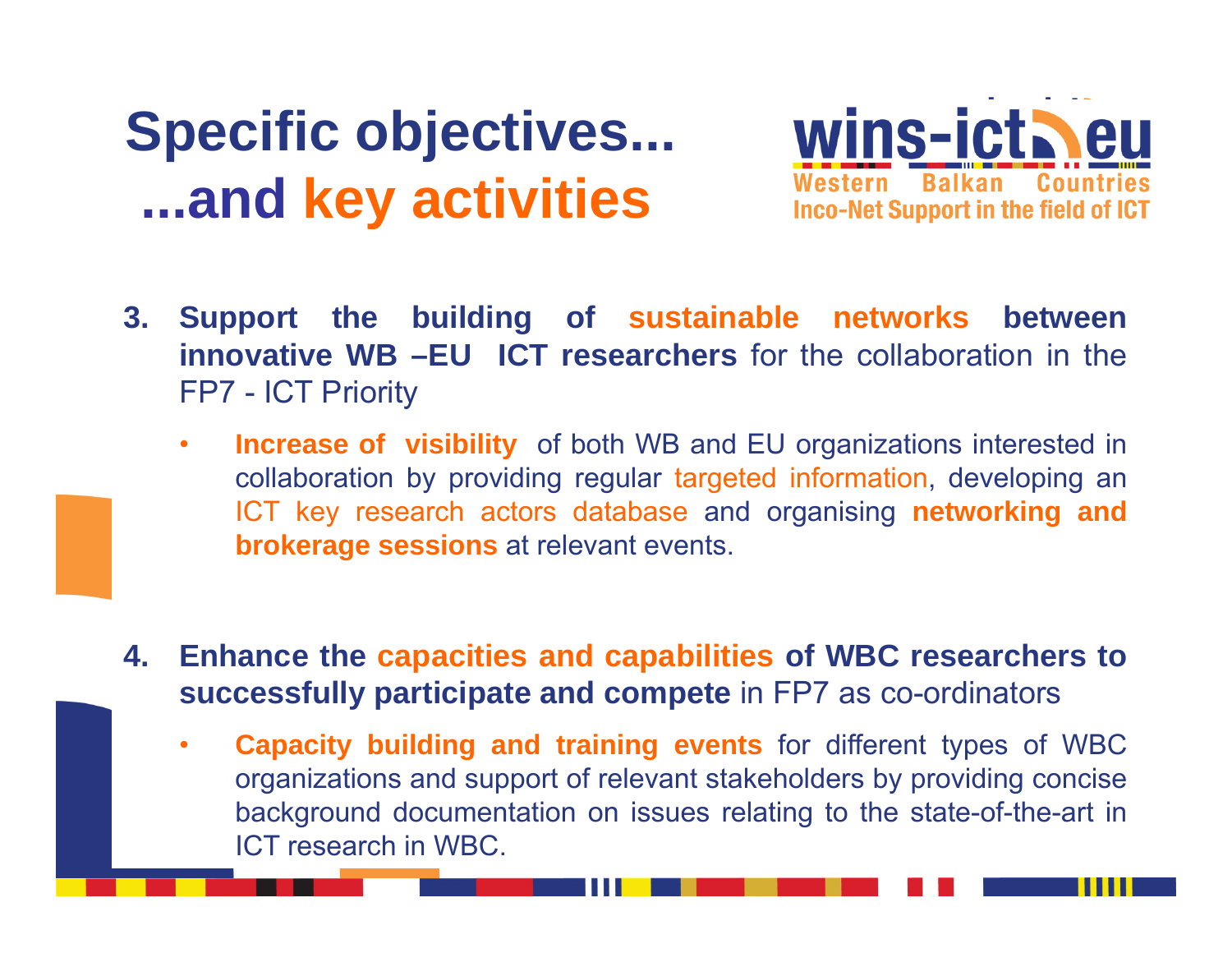#### **2009 activities and achievements**



- •**Analysis of WBC participation in ICT related Calls**
- •**Cooperation – Opportunity Matrix**
- •**Development of ICT research actor Database** (261 profiles)
- •Development of WINS-ICT portal and Team Zone + updating
- • Two Dissemination Strategies for promoting FP7 in the region and for promoting the WB region in EU + dissemination material
- •**Development of questionnaire for consultation on ICT priorities**
- • **7 training and mentoring workshops** with additional coaching sessions (204 participants 15 coaching discussions)
- •**1 Capacity Building Training Workshop** (14 participants + Report)
- • **2 networking sessions**
	- • eChallenges 2009 in Istanbul (50 participants and 12 partner search presentations)
	- • BCI 2009 in Thessaloniki (50 participants and 6 partner search presentations)
- • 2 meetings of the Dialogue Forum on ICT for the WBC
	- •May and November 2009 (20 WB delegates each)
- • Contacts and networking with ICT NCPs,other CSAs such as: IDEAL-IST, WBC-INCO.NET, SEE-ERA.NET and ICT-WEB-PROMS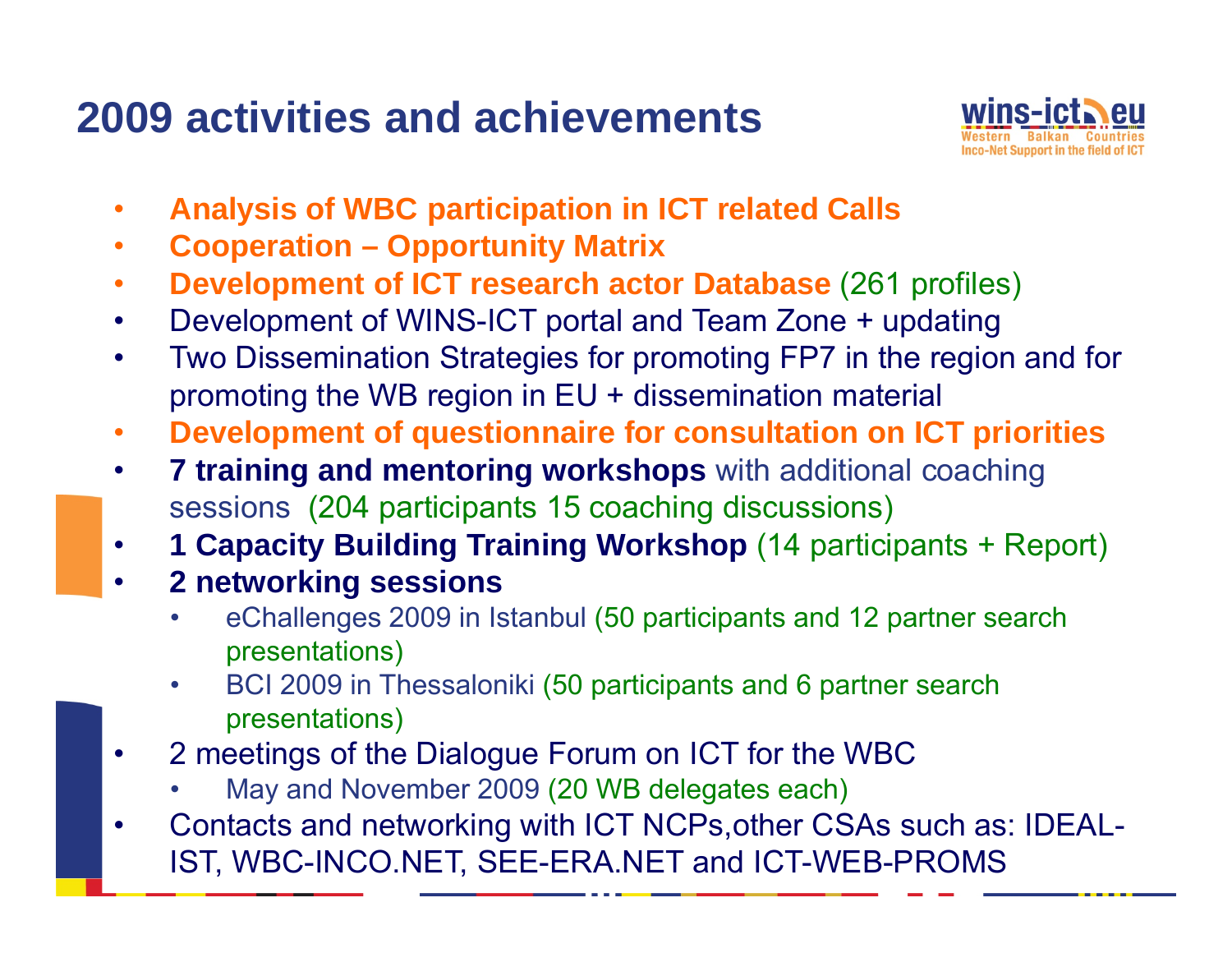

#### **Brief overview of the**

- **main WBC ICT priorities**
- **current factors hindering FP7 collaboration**
- **Possible remedial actions**

**Based on the SCORE and WBC-INCONET studies, findings are to be further confirmed by WINS-ICT and sister-project ICT-WEB-PROMS**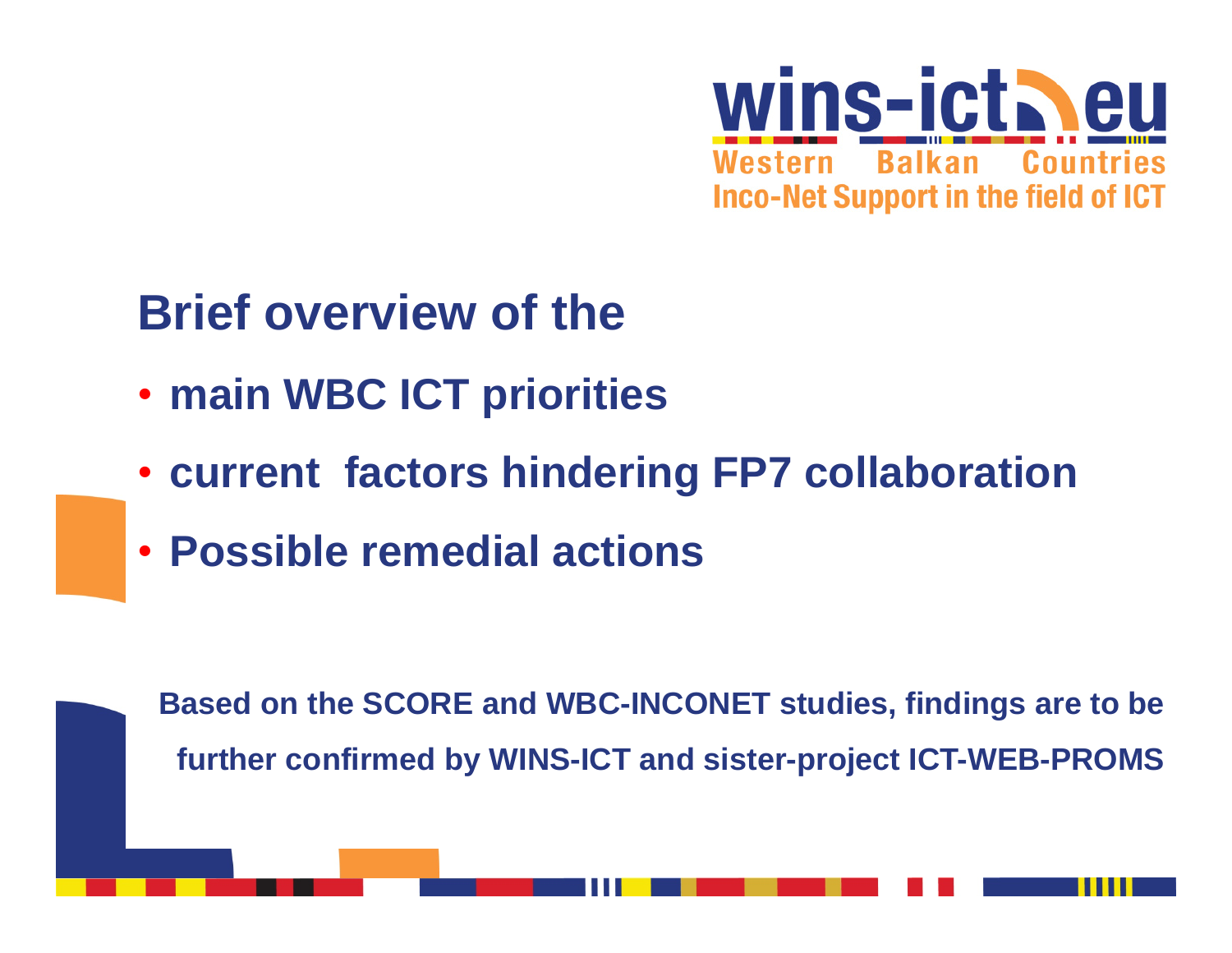

#### **Regional ICT research priorities**



Ш

|                                               | <b>ALBANIA</b>       |                                            | <b>BiH</b>         |                                   | <b>FYROM</b>                       |                                   |                                       | <b>SERBIA</b>                     |                                             | <b>CROATIA</b>                             | <b>MONTENEGRO</b>    |                  |  |  |
|-----------------------------------------------|----------------------|--------------------------------------------|--------------------|-----------------------------------|------------------------------------|-----------------------------------|---------------------------------------|-----------------------------------|---------------------------------------------|--------------------------------------------|----------------------|------------------|--|--|
| <b>ICT R&amp;D</b>                            | High $A +$<br>High R | High A<br>$+ \tilde{L}$ ow<br>$\mathbf{R}$ | High A +<br>High R | High A<br>$+$ Low<br>$\mathbb{R}$ | High A<br>$+$ High<br>$\mathbb{R}$ | High A<br>$+$ Low<br>$\mathbf{R}$ | High<br>$A +$<br>High<br>$\mathbb{R}$ | High A<br>$+$ Low<br>$\mathbb{R}$ | High A<br>$+ \tilde{H}$ igh<br>$\mathbb{R}$ | High A<br>$+ \tilde{L}$ ow<br>$\mathbb{R}$ | High $A +$<br>High R | High A+<br>Low R |  |  |
| <b>ICTs for Government</b><br>& eGovernment   | ✓                    |                                            | $\checkmark$       |                                   | ✓                                  |                                   | $\checkmark$                          |                                   | ✓                                           |                                            | ✓                    |                  |  |  |
| <b>ICTs for Enterprises</b><br>& eBusiness    | ✓                    |                                            | ✓                  |                                   | ✓                                  |                                   | ✓                                     |                                   | ✓                                           |                                            | ✓                    |                  |  |  |
| Internet & Broadband<br>Technologies          | $\checkmark$         |                                            |                    | ✓                                 | ✓                                  |                                   | ✓                                     |                                   |                                             | ✓                                          | ✓                    |                  |  |  |
| <b>Software Engineering</b>                   |                      | ✓                                          |                    | ✓                                 | ✓                                  |                                   | ✓                                     |                                   | ✓                                           |                                            |                      | ✓                |  |  |
| ICTs for Learning &<br>eLearning              | $\checkmark$         |                                            | ✓                  |                                   | ✓                                  |                                   |                                       | $\sqrt{}$                         | ✓                                           |                                            |                      |                  |  |  |
| ICTs for Health &<br>eHealth                  |                      | ✓                                          | ✓                  |                                   |                                    | ✓                                 |                                       | ✓                                 |                                             | ✓                                          |                      | ✓                |  |  |
| <b>Mobile Technologies</b>                    |                      |                                            |                    |                                   | ✓                                  |                                   | ✓                                     |                                   |                                             |                                            | ✓                    |                  |  |  |
| <b>ICTs</b> for Agriculture                   |                      |                                            |                    |                                   |                                    | ✓                                 |                                       | ✓                                 |                                             |                                            |                      | ✓                |  |  |
| Digital Content &<br><b>Digital Libraries</b> |                      | ✓                                          |                    |                                   |                                    | ✓                                 |                                       |                                   |                                             | ✓                                          |                      | ✓                |  |  |
| Distributed Systems                           | ✓                    |                                            |                    |                                   |                                    |                                   |                                       |                                   |                                             |                                            |                      | ✓                |  |  |
| Embedded &<br>Pervasive Systems               |                      |                                            |                    |                                   |                                    |                                   |                                       | ✓                                 |                                             |                                            |                      | ✓                |  |  |
| <b>Network</b><br>Technologies                |                      | ✓                                          |                    |                                   |                                    |                                   |                                       |                                   |                                             |                                            | ✓                    |                  |  |  |
| Knowledge<br>Technologies                     |                      |                                            |                    |                                   |                                    | ✓                                 |                                       |                                   |                                             |                                            |                      | ✓                |  |  |

Figure 1 - Regional ICT R&D priorities, including Montenegro & Croatia (Legend: "A" stands for attractiveness, "R" stands for readiness)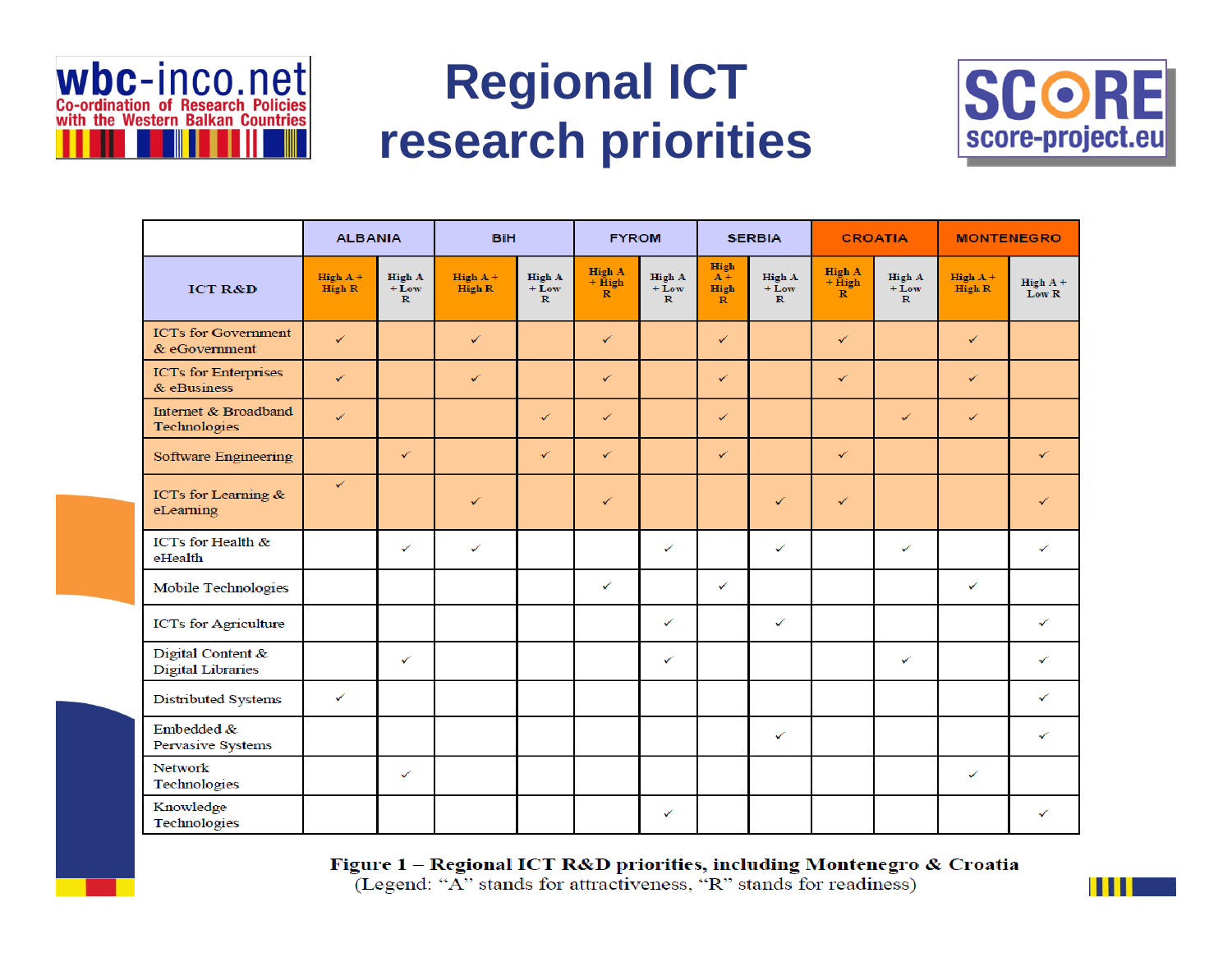

. . .

#### **Identifying Barriers SCORE Policy Paper** *vis-a-vis* **WBC-INCO.NET Study**

| <b>SCORE Policy Paper</b>                                                                                                                      | <b>WBC-INCO.NET Study</b>                                                                                                           |
|------------------------------------------------------------------------------------------------------------------------------------------------|-------------------------------------------------------------------------------------------------------------------------------------|
| Result of a broad consultation process<br>among ICT stakeholders                                                                               | Research carried out by the Institute of<br>Social Sciences Ivo Pilar, Zagreb (contact:<br>Jadranka Švarc (jadranka.svarc@pilar.hr) |
| FP7 – ICT co-operation                                                                                                                         | FP and bilateral S&T co-operation                                                                                                   |
| 320 Respondents from 4 WBC                                                                                                                     | 809 Respondents from WBC + Turkey + EU<br><b>MS</b>                                                                                 |
| Data collection at different levels and by<br>different means                                                                                  | Web questionnaire                                                                                                                   |
| Final categorization of regional barriers with<br>mirror recommendation, and mapping of<br>their impact to specific ICT research<br>priorities | Different dimension (impact perception) of<br>barriers shown with correlation btw.<br>independent and dependent variables           |
| 31 itemised barriers in 7 categories                                                                                                           | 58 itemised barriers in 6 categories                                                                                                |

11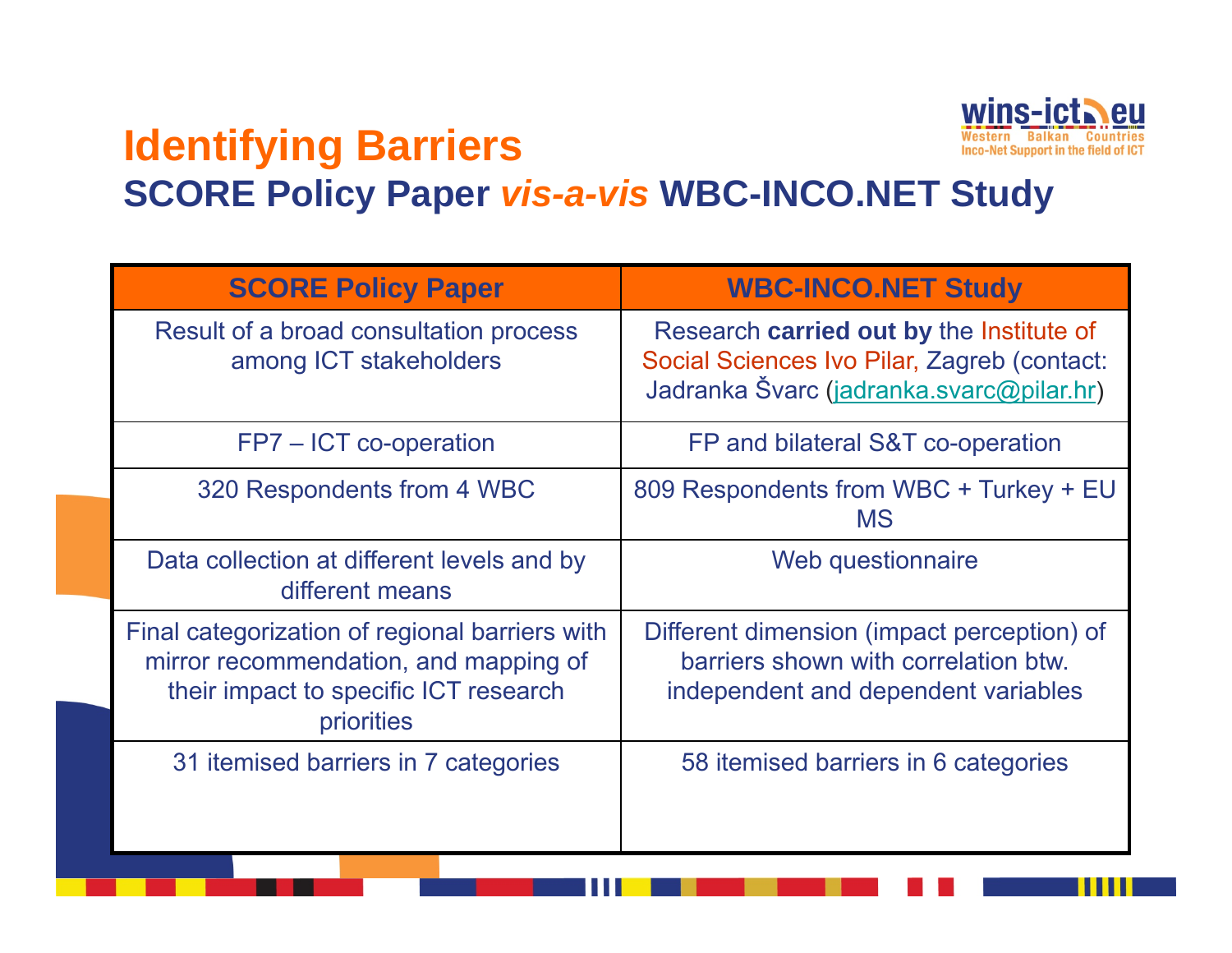### **Barriers- most important**



1.The **most important barriers** are **administrative barriers**, of the two types:

•**"Project management barriers "** which are driven by the researchers' incapacities to manage the projects in terms of: finding appropriate call, finding research partners/building consortium, accounting and financial rules, understanding the application procedures (technical knowledge on how <sup>o</sup> submit project) and co-financial obligation of institutions;

•**"EU Bureaucratic barriers "** related to the modus operandi of EC administration and includes : constant changes of the rules and procedures in project submission and monitoring, changes in projects objectives and deliverables, duration of project evaluation, payment delays and long response time to technical questions.

The essence of the problem is expressed by the barrier formulated as "**<sup>a</sup> small acceptance rate of project proposals in relation to invested efforts" –** which receives absolutely the highest score among all 58 itemized barriers N.B. Experienced researchers with more intensive cooperation perceive EU barriers as more important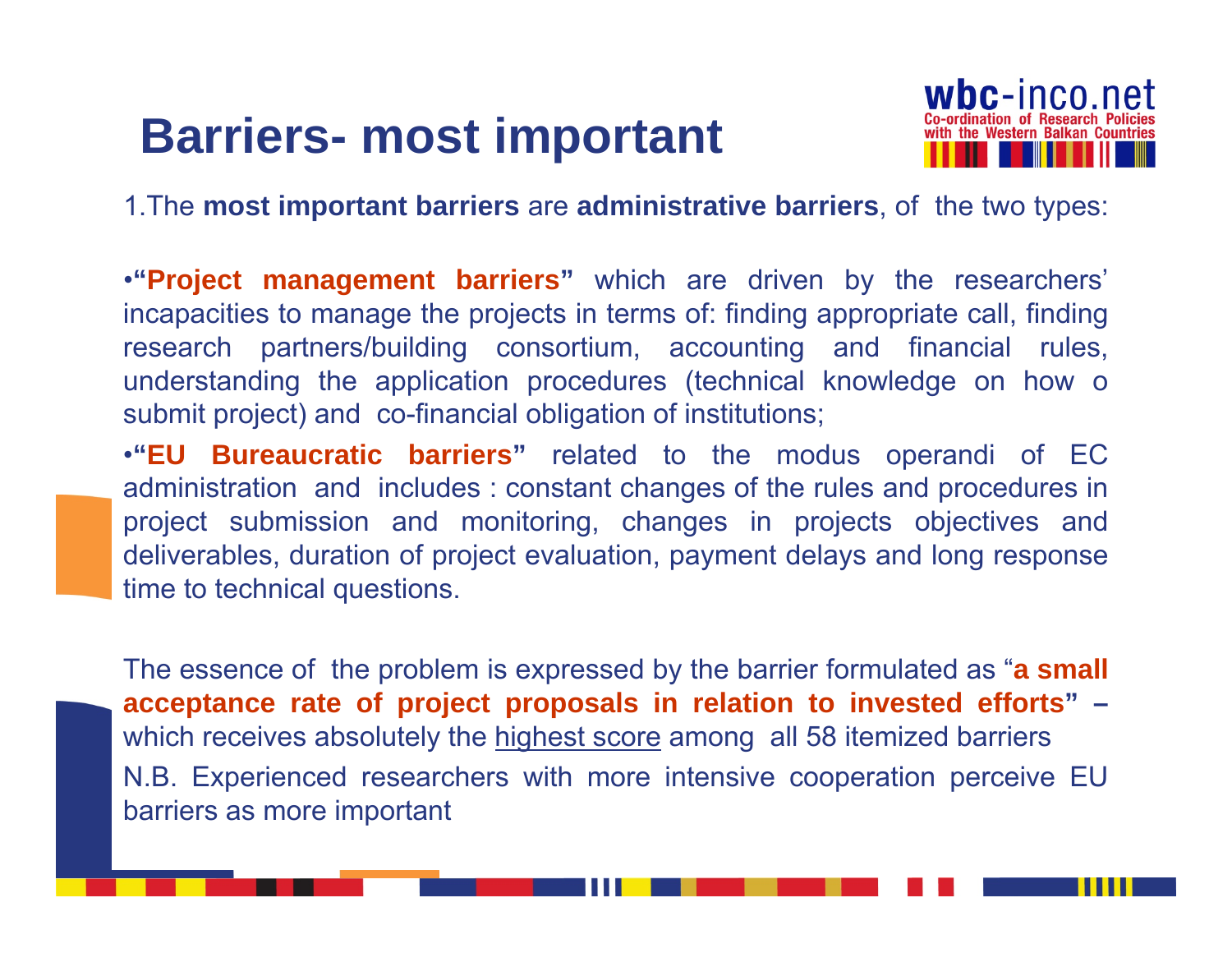#### **Barriers – "very" to "medium" important**



- **2. National capacity barriers (**very important" to "medium" important)
- • Lack of <sup>a</sup> country's lobbying skills (negotiation with the EC is recognised as very important for awarding project grants);
- •Lack of industrial partners;
- •Low scientific image of <sup>a</sup> country;
- • Difficulties in mobility of researchers (rules and procedures, e.g. visa work permits, health care insurance) ;
- •Parochialism (low international openness);
- **3. Socio-cultural and political barriers** (medium importance), of the two type**s:**
- •**Political instability:** mutual political antagonism, democratic deficits;
- • "**EU scientific superiority":**
	- WBC suffer inferiority complex; "EU 27 looks down on WBC scientific potentials";
	- WBC think that they are responsible themselves for their scientific reputation but also they indicate <sup>a</sup> long isolation from EU integrations;
	- WBC are more concerned about socio-cultural obstacles to cooperation than MS;
	- MS are more aware of the cultural differences than WBC but they don't perceive them as the obstacles to cooperation; cooperation with WBC is for them of the same importance as with MS
	- All agree (WBC more) that EU should heavily invests in science of WBC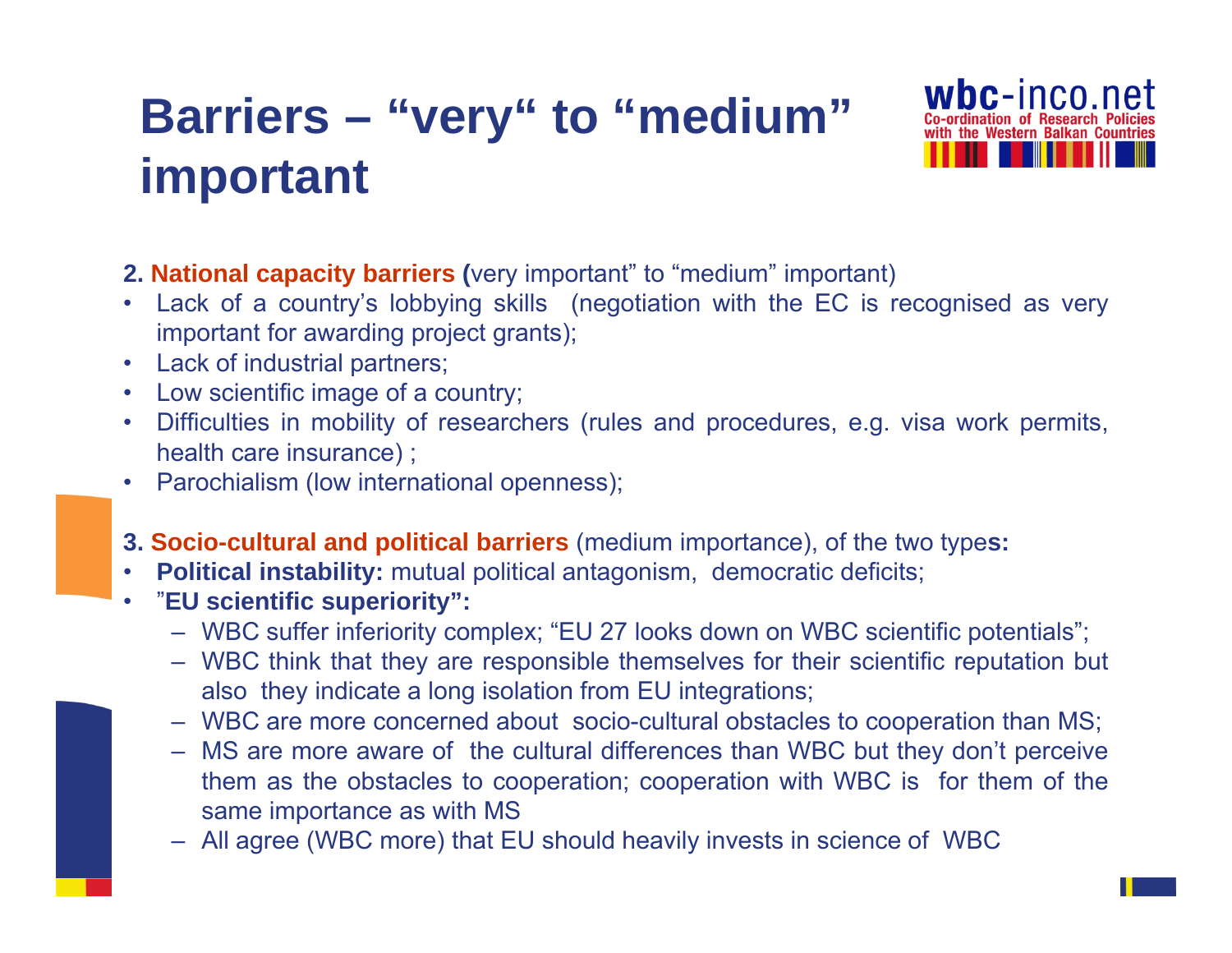#### **Barriers – "medium" to "not important"**



**4. Institutional barriers of research organisation** (Surprisingly!) are **not recognised as important barriers**, i.e. respondents are **mainly satisfied** with the capacities of their institutions to provide professional support and assistance for FP: overall advisory support, engagement of leadership, strategic orientation towards FP, ICT capacities, etc.

Only 4 out of 11 barriers are perceived as "medium" important :

- •Lack of time – researchers are occupied with other priorities;
- $\bullet$ Lack of skilled accounting professionals;
- •Lack of assistance in project managing;
- •Lack of adequate research equipment
- **5. Scientific excellence is** not perceived as <sup>a</sup> barrier:
- • respondents are convinced that their scientific competences and network connections are sufficient for participation in FP; they have prominent scientists but they are not internationally recognised
- **6. Personal barriers (**age, health and gender are not perceived as barriers)**:**
- •language skills are indicated as <sup>a</sup> certain barrier;
- • "unforeseen difficulties related to international cooperation" are indicated as <sup>a</sup> barrier (researchers from WBC are more "afraid" of FP than from MS);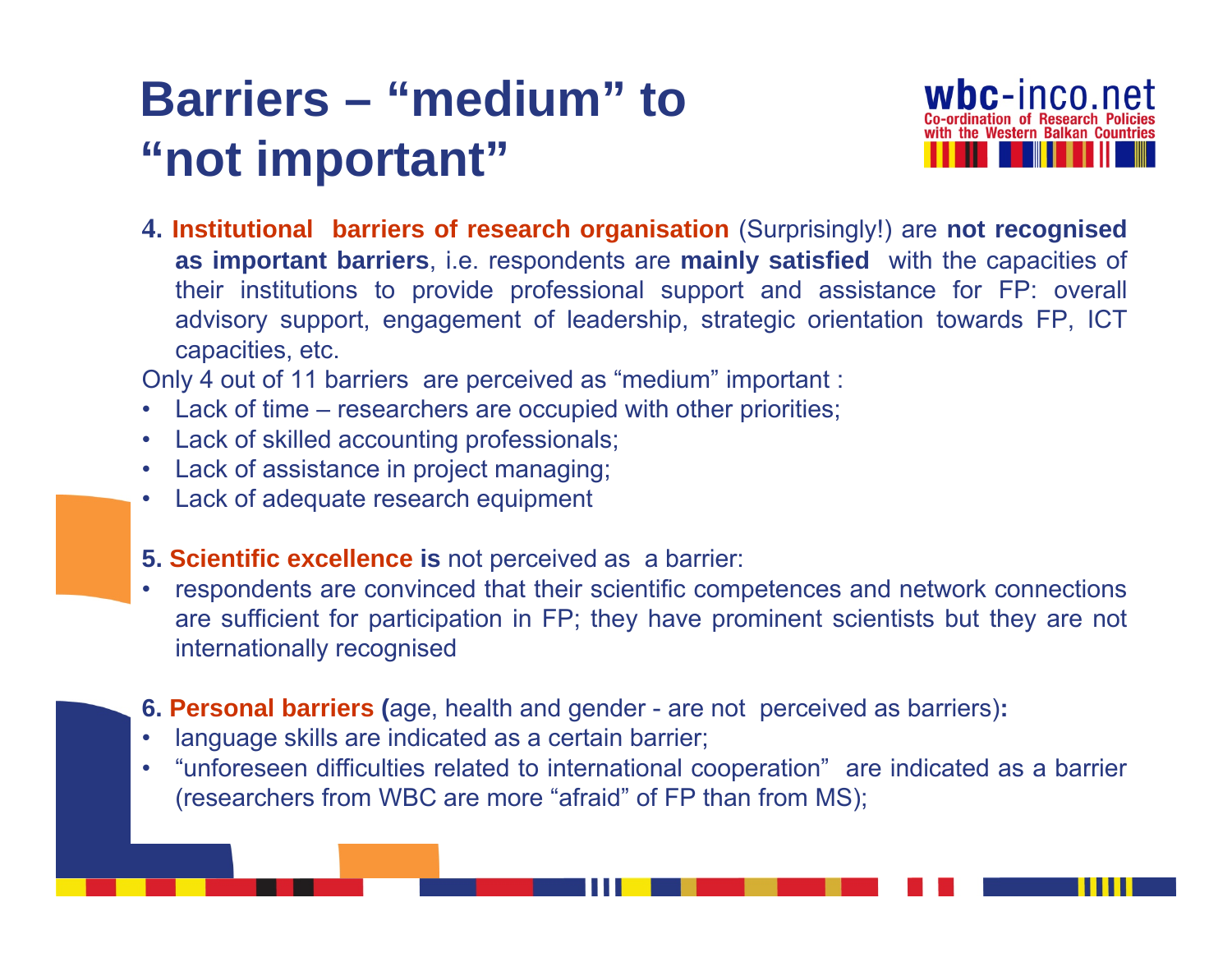## **1. Institutional / Political barriers & recommendations**



| <b>Barrier/Problem</b>                                                                                                               | <b>Recommended action(s)</b>                                                                                                                                                                                                                                                                                                                              |
|--------------------------------------------------------------------------------------------------------------------------------------|-----------------------------------------------------------------------------------------------------------------------------------------------------------------------------------------------------------------------------------------------------------------------------------------------------------------------------------------------------------|
| Lack of defined government policy for<br><b>ICT research (at a national and</b><br>regional level)                                   | Development of clear regulations and guidelines for ICT research,<br>$\bullet$<br>including national funding schemes, criteria for application etc.<br>Lack of initiatives encouraging intra-regional ICT R&D<br>$\bullet$<br>collaboration                                                                                                               |
| <b>Weak communication channels</b><br>between policy makers and<br><b>researchers</b>                                                | Formation of central co-ordinating body for ICT research &<br>$\bullet$<br>development within each country<br><b>Establishment of permanent communication channels between</b><br>$\bullet$<br>policy makers and researchers e.g. consultation processes (during<br>the definition of ICT strategies)                                                     |
| <b>Insufficient encouragement policies</b><br>for the collaboration between<br>business and academic communities<br>for ICT research | Development of incentives for public-private partnerships e.g.<br>$\bullet$<br>national co-funding based on criteria                                                                                                                                                                                                                                      |
| <b>Political instability in the</b><br>countries/region hinders cooperation<br>within the region and with the EU                     | Continued initiatives by political leadership in the region for the<br>$\bullet$<br>implementation of measures for stability in the region<br>Speed up of region's integration process in the EU<br>$\bullet$                                                                                                                                             |
| <b>Difficulties with researchers' mobility</b><br>exchange (i.e. visa, residence<br>permits, work permits etc.)                      | Complete liberalization of the visa process. Until this is achieved:<br>$\bullet$<br>facilitation of process by reducing the required documentation and<br>waiting times.<br>Development of twinning programs in which local researchers visit<br>$\bullet$<br>EU organisations and then visit together the originating Western<br><b>Balkan country.</b> |

SI SI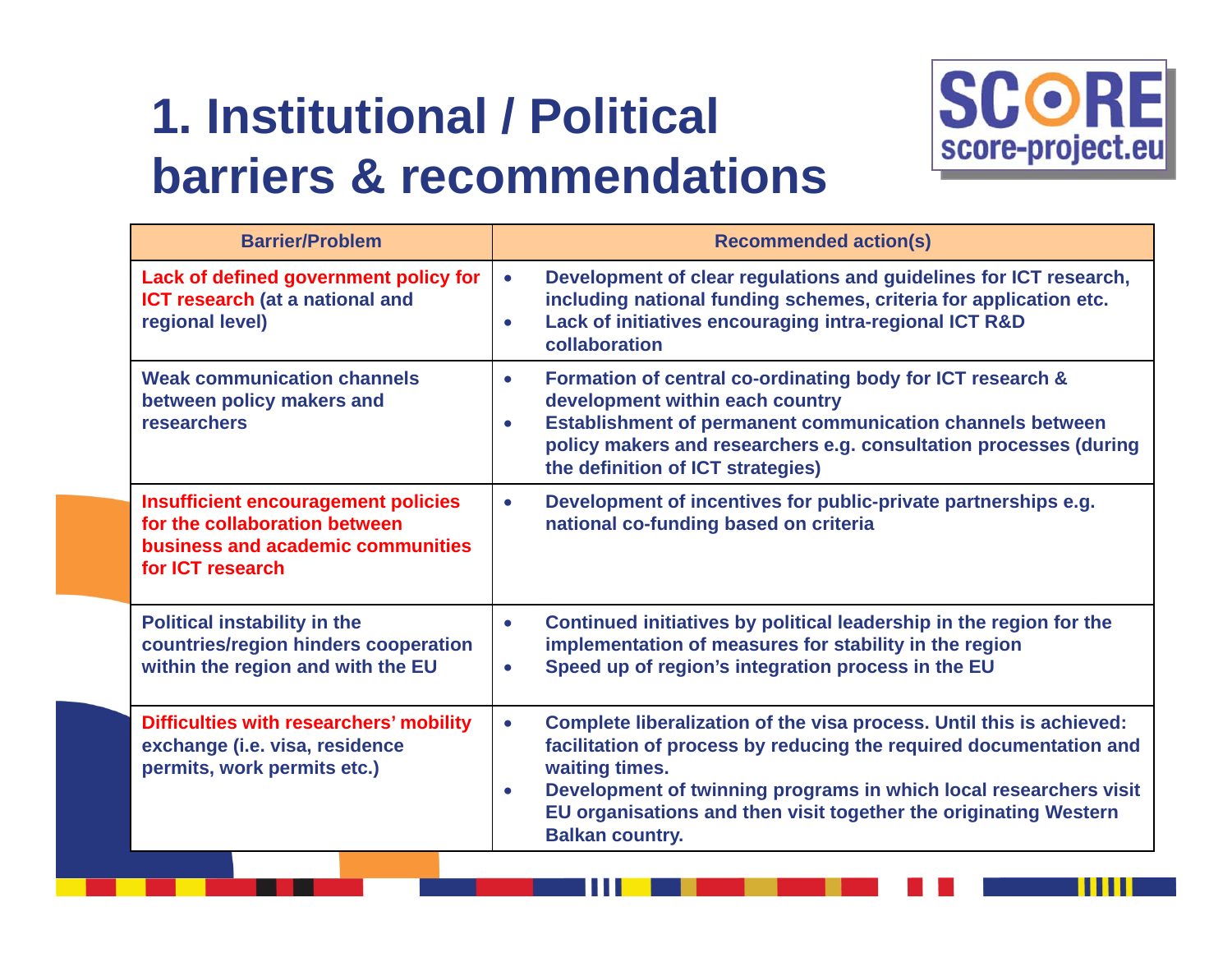# **2. Financial barriers & recommendations**



**SCORE** 

score-project.eu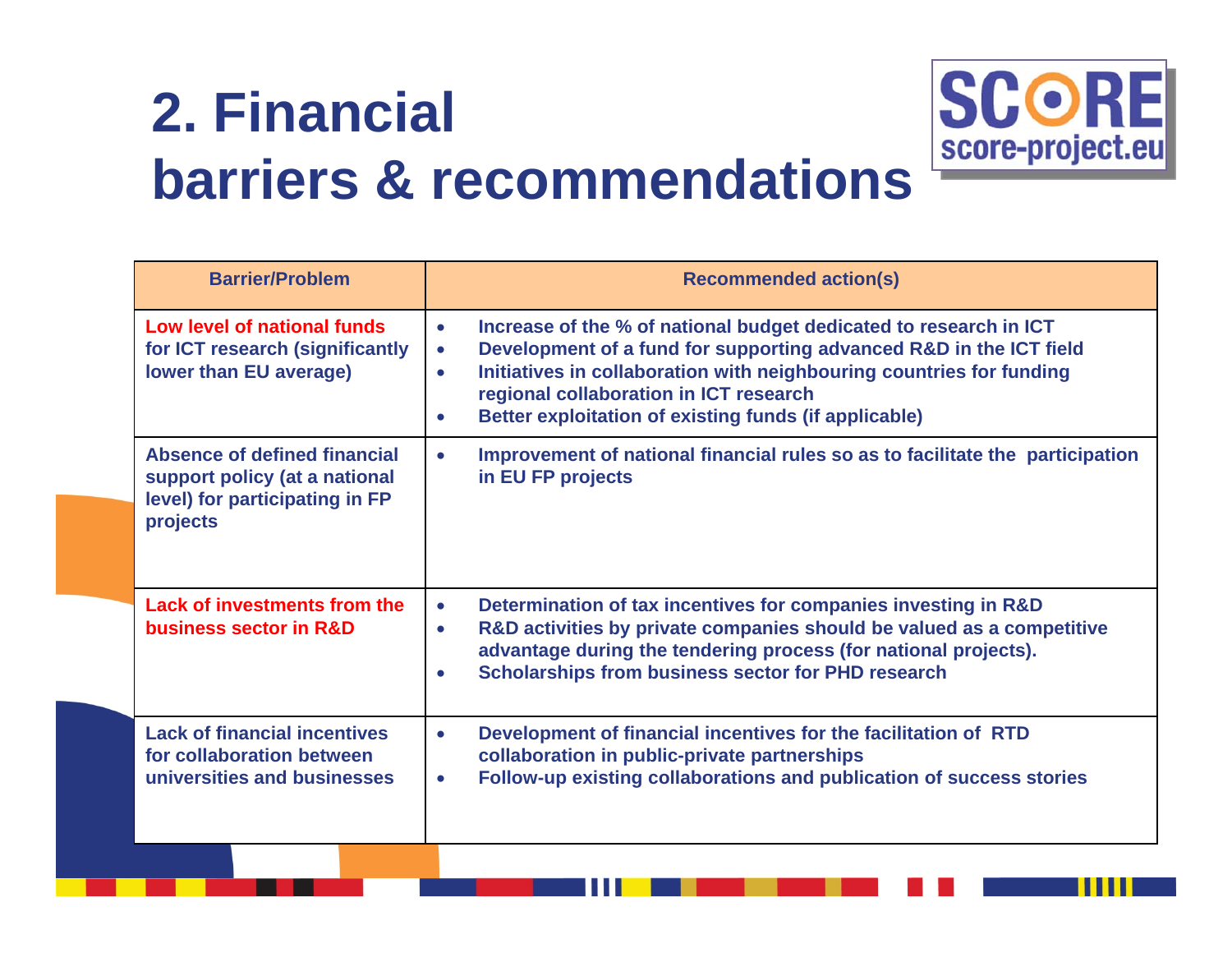# **3. Education related barriers & recommendations**



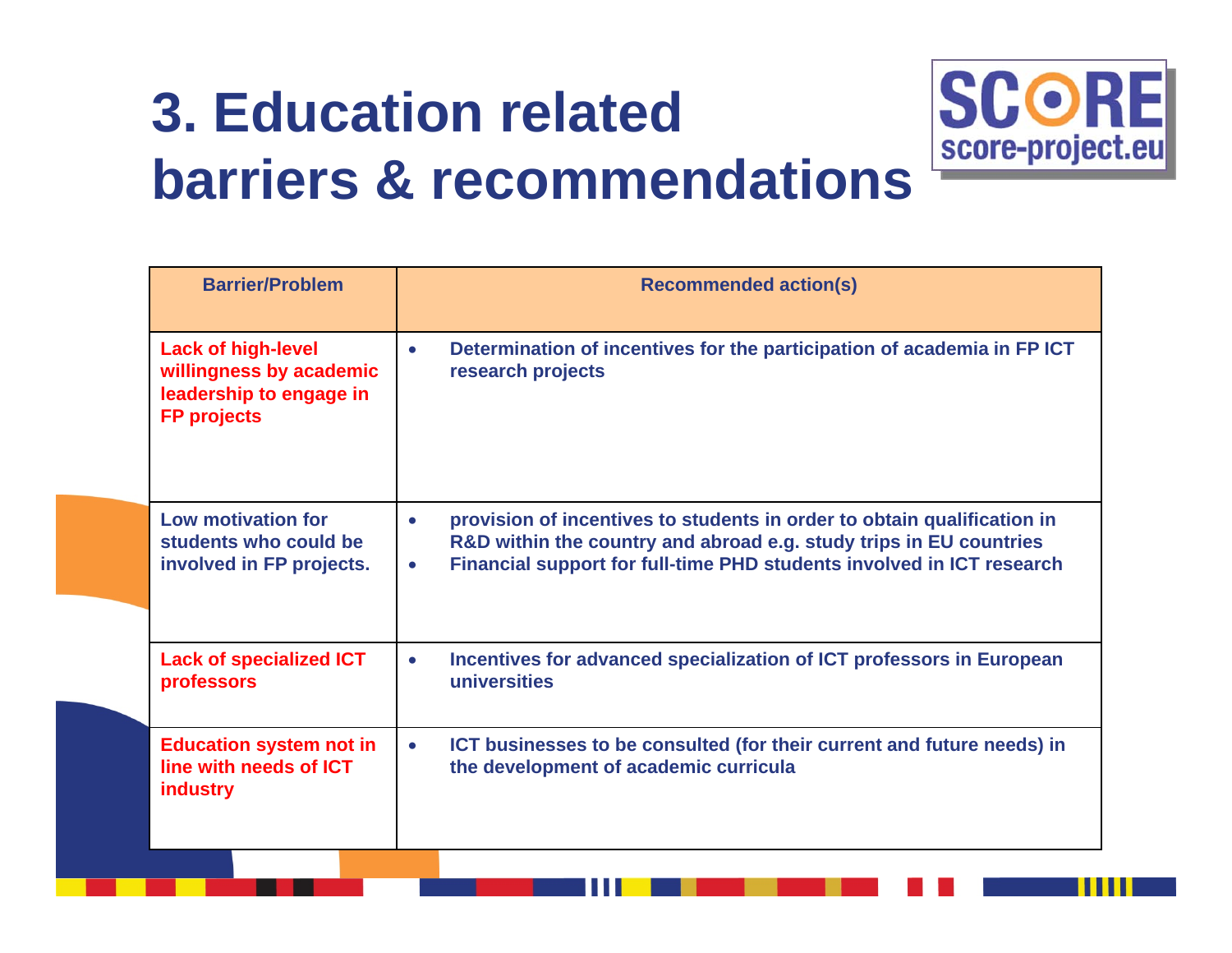# **4. Human resource barriers & recommendations**



| <b>Barrier/Problem</b>                                                                                            | <b>Recommended action(s)</b>                                                                                                                                                                                                                                                                                                                         |
|-------------------------------------------------------------------------------------------------------------------|------------------------------------------------------------------------------------------------------------------------------------------------------------------------------------------------------------------------------------------------------------------------------------------------------------------------------------------------------|
| <b>Skilled ICT researchers</b><br>leaving the country<br>(brain drain).                                           | Incentives for researchers to remain in their country (financial as well<br>$\bullet$<br>as immaterial)<br>Development of Centers of Excellence focusing on ICT research<br>$\bullet$<br><b>Creation of ICT Business Incubators</b><br>$\bullet$                                                                                                     |
| <b>Weak local and regional</b><br><b>ICT research networks</b>                                                    | Development of networks able to attract and encourage young<br>$\bullet$<br>researchers not just in pure science but also in ICT research<br>development and innovation<br>Improving access for researchers to research environments of a<br>$\bullet$<br>significant size at a national, regional and EU level (i.e. through<br>research networks). |
| <b>Lack of professionals</b><br>able to provide<br>assistance on FP<br>proposal writing and<br>project management | Raising awareness on the importance of the research manager within<br>$\bullet$<br><b>SMEs and other organisations</b><br>Training on proposal development and project management (including<br>$\bullet$<br>financial management) in the FP project context.                                                                                        |

i i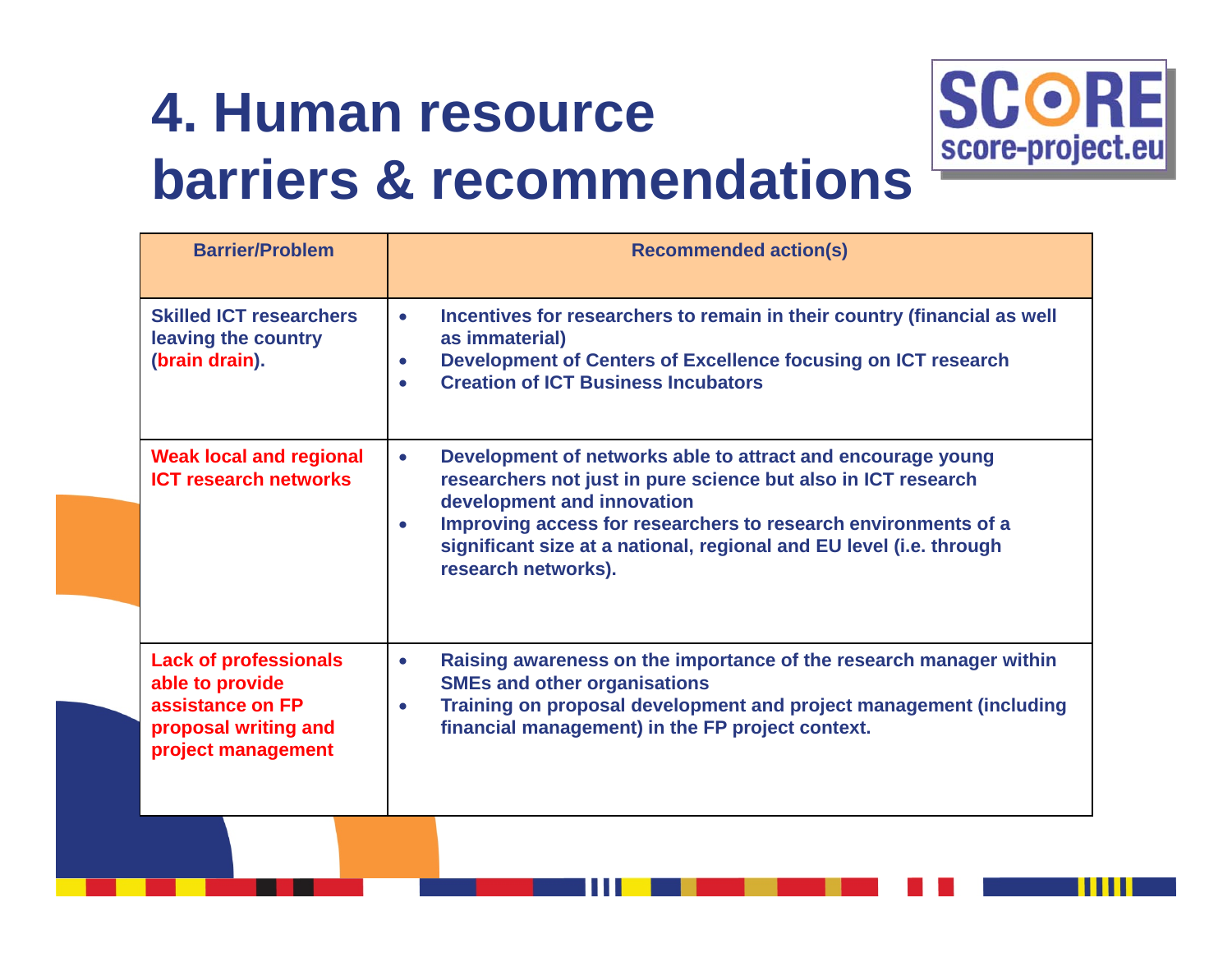# **5. Ict business sector related barriers & recommendations**



Ш

| <b>Barrier/Problem</b>                                                                                                                                                   | <b>Recommended action(s)</b>                                                                                                                                                                                                                                                                                                                                                                                                                                                                                                                                           |
|--------------------------------------------------------------------------------------------------------------------------------------------------------------------------|------------------------------------------------------------------------------------------------------------------------------------------------------------------------------------------------------------------------------------------------------------------------------------------------------------------------------------------------------------------------------------------------------------------------------------------------------------------------------------------------------------------------------------------------------------------------|
| <b>ICT private companies are</b><br>not recognized as R&D<br>organizations by the state<br>institutions (and as a<br>result are not eligible for<br>national<br>funding) | . Recognition of private companies that pursue R&D activities as R&D<br>organisations<br>. Opening up of the tendering process for national R&D funds to private<br>companies                                                                                                                                                                                                                                                                                                                                                                                          |
| Limited ICT research in the<br>business community /<br>private sector                                                                                                    | • Demonstrating the added value for participating in FP projects especially for<br>SMEs (business decision on investment). This could be supported with case<br>studies to be developed by the EU and disseminated through National Contact<br>Points.<br>• Fiscal and administrative incentives to ICT companies for pursuing research<br><b>activities</b><br>• Development of action plan to raise the awareness among the companies<br>about the benefits of research within their companies. There should be<br>focused on the results (impact) of such projects. |
| <b>Insufficient collaboration</b><br>between the ICT industry<br>and universities                                                                                        | • Development of industry-university co-operation mentality through specific<br>national programmes and appropriate legal framework.<br>• Cooperation between universities and companies can start with co-operation<br>in teaching, to be followed with joint research.<br>. Develop opportunities for student internships within private companies (e.g.<br>through memoranda and agreements between universities and business<br>associations)                                                                                                                      |

H 1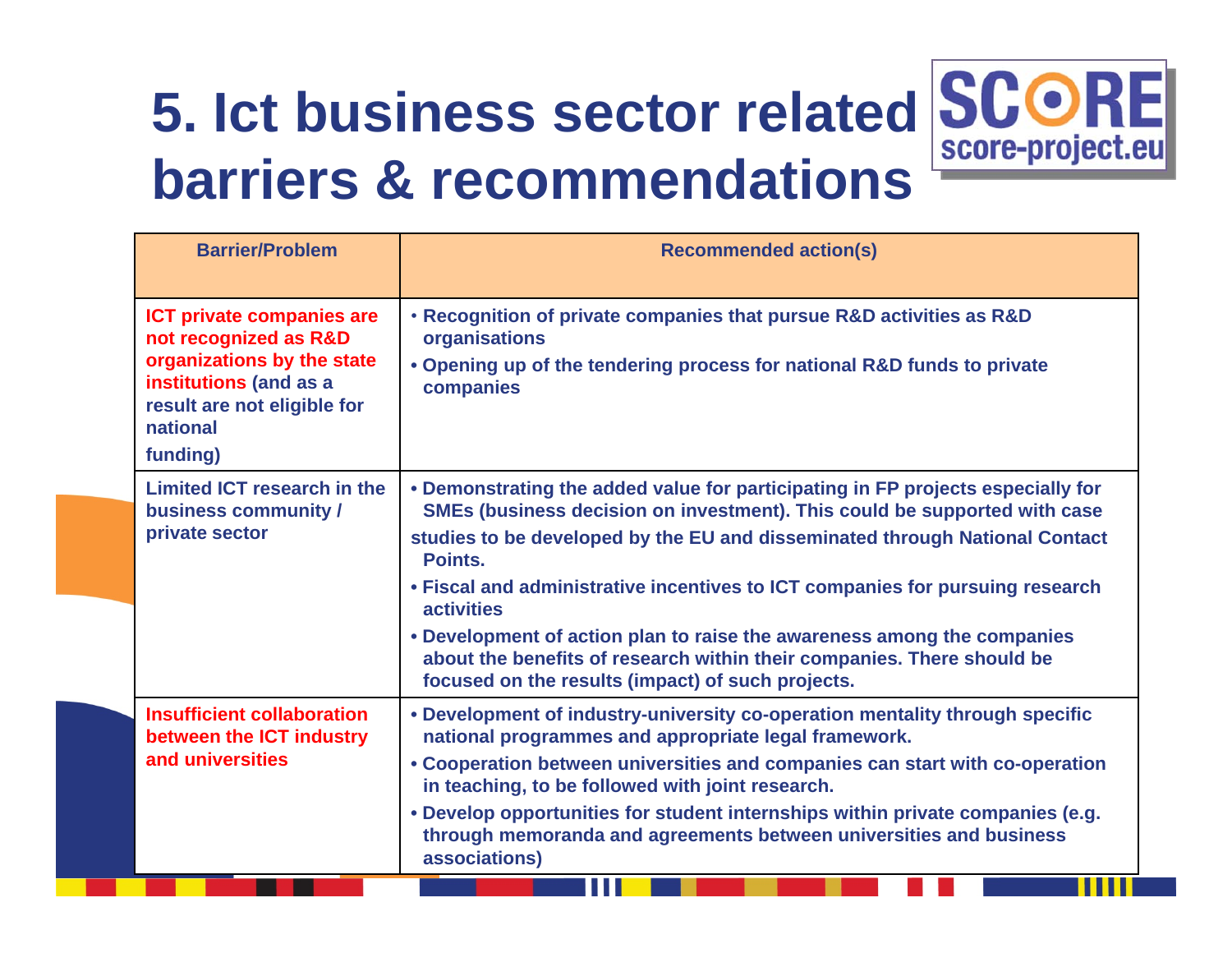# **6. Infrastructure barriers & recommendations**



| <b>Barrier/Problem</b>                                | <b>Recommended action(s)</b>                                                                                                                                                                                                                                                                                                                                                                              |
|-------------------------------------------------------|-----------------------------------------------------------------------------------------------------------------------------------------------------------------------------------------------------------------------------------------------------------------------------------------------------------------------------------------------------------------------------------------------------------|
| <b>Insufficient ICT</b><br>research<br>infrastructure | <b>Further national &amp; international investments in ICT</b><br>$\bullet$<br><i>infrastructure</i><br>Incentives (such as co-investments, subsidies) to be offered<br>$\bullet$<br>to infrastructure providers for ICT investments in rural areas<br>Investments in the set-up of cutting-edge R&D laboratories,<br>$\bullet$<br>business incubators, innovation centres, centres of<br>excellence etc. |

SI SI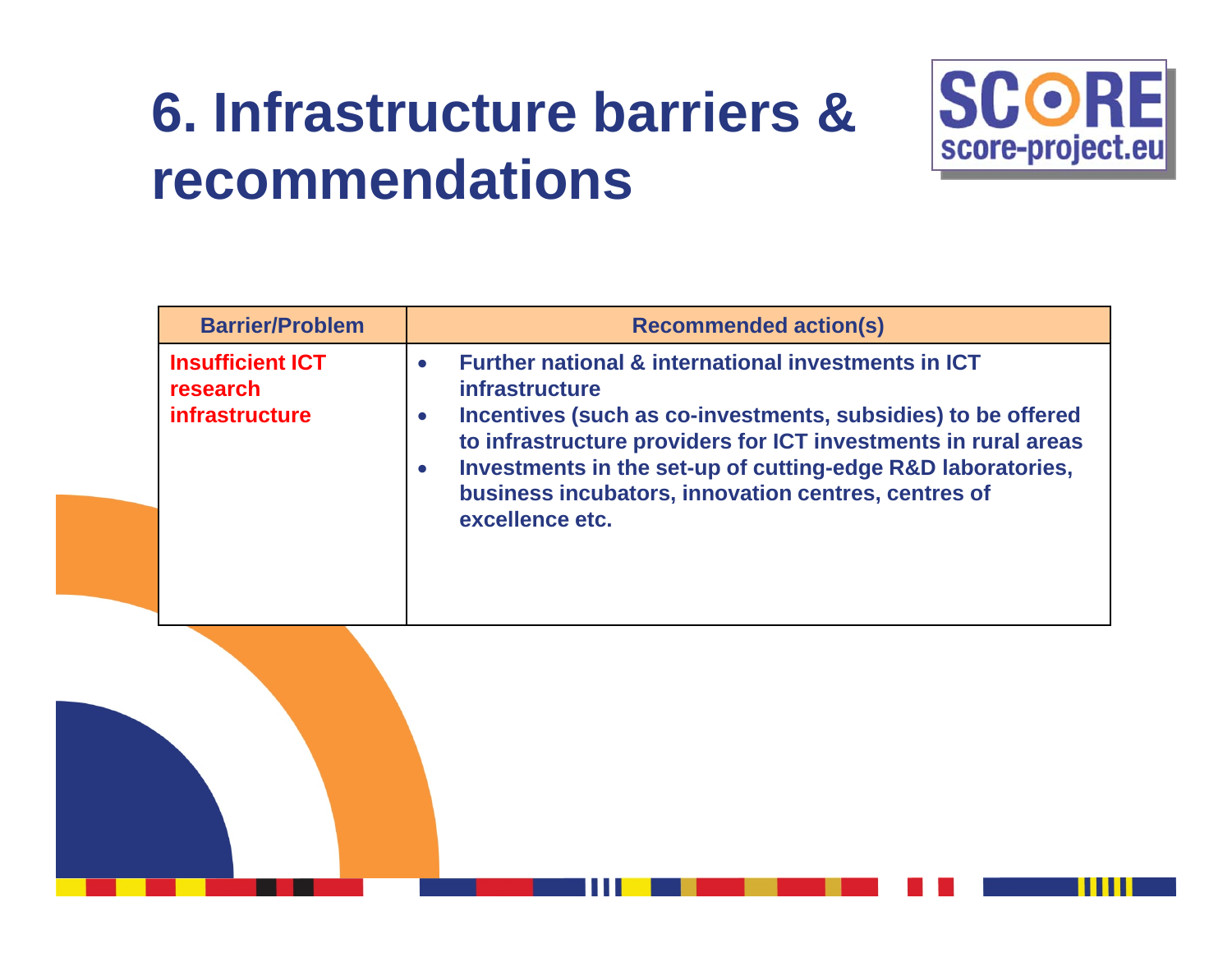# **7. Cultural / other barriers & recommendations**



| <b>Barrier/Problem</b>                                                                                                                             | <b>Recommended action(s)</b>                                                                                                                                                                                                                                                                                     |
|----------------------------------------------------------------------------------------------------------------------------------------------------|------------------------------------------------------------------------------------------------------------------------------------------------------------------------------------------------------------------------------------------------------------------------------------------------------------------|
| <b>Lack of familiarity with</b><br>FP and other funding<br>programs.                                                                               | Organisation of dedicated training courses on the FP and other funding<br>$\bullet$<br>programs (in collaboration with National Contact Points and the EC).                                                                                                                                                      |
| <b>ICT R&amp;D projects, after</b><br>being completed,<br>disappear without<br>producing a real impact.                                            | Actions should be taken by government policy-makers to ensure the<br>$\bullet$<br>sustainability and impact of ICT R&D projects e.g. appropriate<br>monitoring mechanisms, exploitation of research outputs.                                                                                                     |
| Low appreciation of<br>international cooperation<br>in R&D (resulting in low<br>levels or EU-regional and<br>intra-regional R&D<br>collaboration). | Measures for the facilitation of contacts between research<br>$\bullet$<br>organisations in the country and others in the region and EU.<br>Presentation of benefits from international collaboration to ICT<br>companies.                                                                                       |
| <b>Low international</b><br>reputation of the<br>"scientific image" of<br>countries.                                                               | Promotion of the countries' ICT research strengths and achievements<br>$\bullet$<br>abroad e.g. through supported participation in relevant EU or regional<br>events.<br><b>Development of success stories.</b><br>$\bullet$<br>Organisation of more regional ICT R&D conferences and other events.<br>$\bullet$ |

i i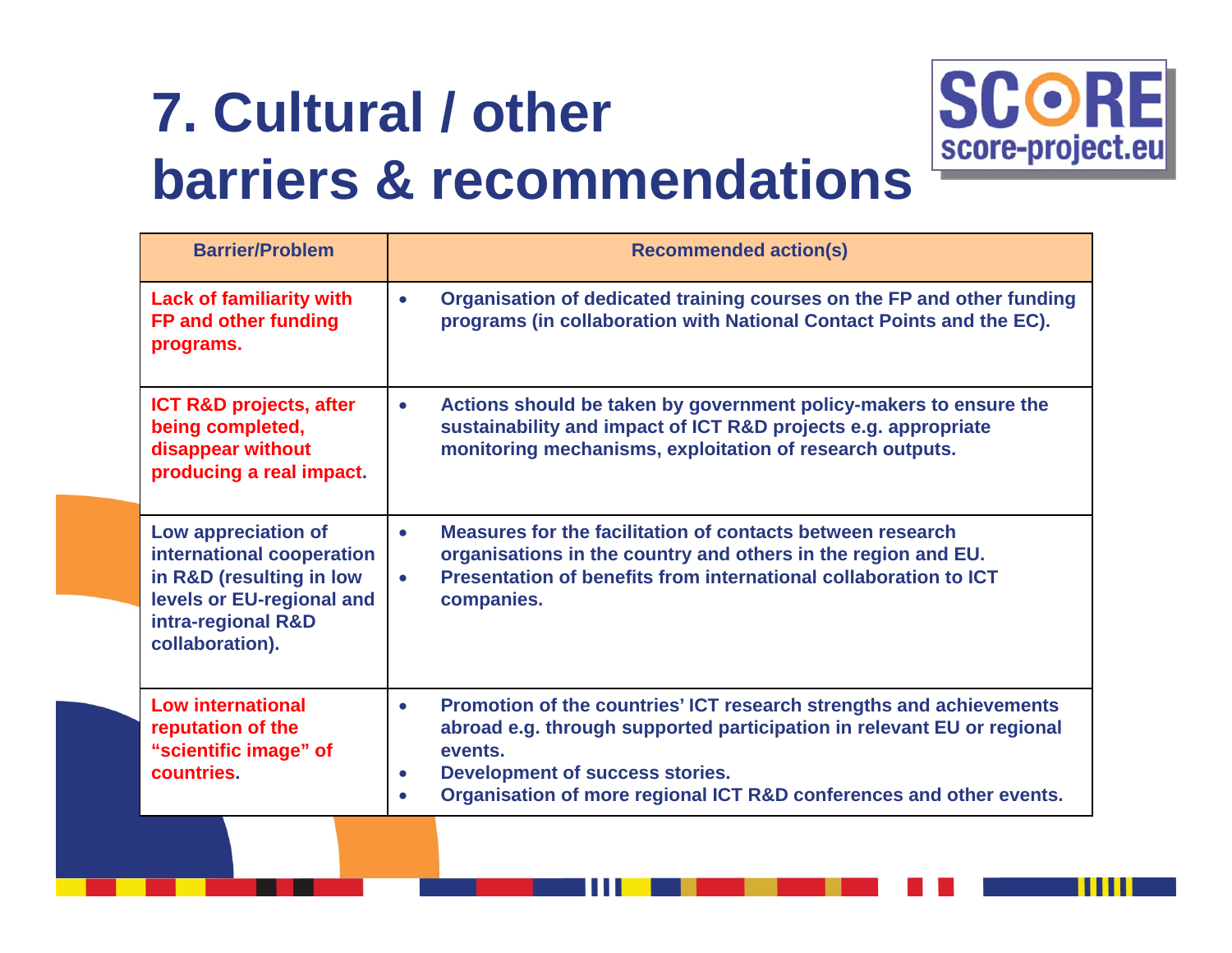|                 |                                                                                                                    | <b>ICT</b> for              |                | <b>ICTs</b> for                              |        |        | <b>ICTs</b> for         |                |                |                                     |                       |                     |                  |                                       |            |                     |                     |                                         |                     | <b>Internet &amp;</b> |                     |                              |             |              |                |               |
|-----------------|--------------------------------------------------------------------------------------------------------------------|-----------------------------|----------------|----------------------------------------------|--------|--------|-------------------------|----------------|----------------|-------------------------------------|-----------------------|---------------------|------------------|---------------------------------------|------------|---------------------|---------------------|-----------------------------------------|---------------------|-----------------------|---------------------|------------------------------|-------------|--------------|----------------|---------------|
|                 | <b>ICT R&amp;D PRIORITIES</b>                                                                                      | Government &<br>eGovernment |                | <b>Enterprises &amp;</b><br><b>eBusiness</b> |        |        | Learning &<br>eLearning |                |                | <b>ICTs</b> for Health<br>& eHealth |                       |                     |                  | <b>Software</b><br><b>Engineering</b> |            |                     |                     | <b>Broadband</b><br><b>Technologies</b> |                     |                       |                     | <b>TOTAL</b><br><b>SCORE</b> |             |              |                |               |
|                 |                                                                                                                    |                             | <b>FYR</b>     |                                              |        |        | <b>FYR</b>              |                |                |                                     | <b>FYR</b>            |                     |                  |                                       | <b>FVR</b> |                     |                     |                                         | FVR                 |                       |                     |                              | <b>FYR</b>  |              |                |               |
|                 | <b>BARRIERS / COUNTRIES</b>                                                                                        |                             |                | AL OM BH SR                                  |        |        |                         | AL OM BH SR    |                |                                     | AL OM BH SR           |                     |                  |                                       |            | AL OM BH SR         |                     |                                         |                     | AL OM BH SE           |                     |                              | AL OM BH SR |              |                | All countries |
|                 | <b>Institutional/Political barriers</b>                                                                            |                             | 7              |                                              |        |        |                         | 4              |                |                                     |                       |                     |                  |                                       |            |                     |                     |                                         |                     |                       |                     |                              |             |              |                | 120           |
| ופו<br>IP2      | Lack of defined government policy for ICT research<br>Non-institutionalised regional ICT R&D Collaboration         | 4                           | 4              | 7<br>4                                       | 7<br>4 | 4      |                         | ı              | 4              |                                     | 7<br>$\boldsymbol{A}$ | 7<br>7              | 7<br>4           |                                       | 4          | 4<br>7              | 4                   |                                         | 4<br>ı              | ı<br>7                | 7<br>$\overline{7}$ | 4                            | 4<br>7      | 4<br>ı       | 4<br>4         | 105           |
|                 | Weak organisational support to R&D organisations                                                                   |                             |                |                                              |        |        |                         |                |                |                                     |                       |                     |                  |                                       |            |                     |                     |                                         |                     |                       |                     |                              |             |              |                |               |
| IP3             | and researchers                                                                                                    | 7                           | 7              | 4                                            | 4      | 4      |                         | 1              | 4              | 7                                   | 4                     | 7                   | 4                | 4                                     | 4          | 4                   | 4                   | 4                                       | 7                   |                       | 1                   | 4                            |             | 1            | 1              | 105           |
| IP4             | Weak communication channels with policy makers                                                                     | 7                           | $\overline{7}$ | 4                                            | 7      | n      |                         |                |                | 4                                   | Δ                     | 7                   | $\boldsymbol{4}$ | 4                                     | 4          | 7                   | 7                   | 4                                       | ı                   |                       |                     |                              |             |              | 4              | 111           |
|                 | Government funding intended only for organizations                                                                 |                             |                |                                              |        |        |                         |                |                |                                     |                       |                     |                  |                                       |            |                     |                     |                                         |                     |                       |                     |                              |             |              |                |               |
| IP5             | recognized as research organizations                                                                               | 1                           | 7              |                                              |        |        |                         |                |                |                                     |                       |                     |                  |                                       |            |                     |                     |                                         |                     |                       |                     |                              |             |              |                | 99            |
|                 | Difficulties with researchers' mobility exchange (e.g.                                                             |                             |                |                                              |        |        |                         |                |                |                                     |                       |                     |                  |                                       |            |                     |                     |                                         |                     |                       |                     |                              |             |              |                |               |
| IP6<br>IP7      | visa regime)<br>Unclear intellectual property rights                                                               | 1<br>4                      | 4<br>4         | 4<br>4                                       | 4<br>1 | 4<br>4 | 4<br>7                  | п<br>1         | 4              | 4                                   | 7                     | 7<br>7              | 4<br>1           | 4<br>4                                | 4<br>4     | ٦<br>4              | 4<br>4              | 4<br>4                                  | 4<br>7              | 7                     | 4                   | 4                            |             |              | 1              | 90<br>96      |
| IP <sub>8</sub> | Political instability in the countries/region                                                                      | 7                           | 7              | 4                                            | 7      | n      | 4                       | 1              | 4              | 4                                   | 7                     | $\overline{7}$      | 1                | 4                                     | 4          | 7                   | 4                   | 4                                       | 1                   | 7                     | 4                   | ı                            | ı           |              |                | 99            |
|                 | <b>Financial barriers</b>                                                                                          |                             |                |                                              |        |        |                         |                |                |                                     |                       |                     |                  |                                       |            |                     |                     |                                         |                     |                       |                     |                              |             |              |                |               |
|                 | Low level of national funds for ICT research &                                                                     |                             |                |                                              |        |        |                         |                |                |                                     |                       |                     |                  |                                       |            |                     |                     |                                         |                     |                       |                     |                              |             |              |                |               |
| F1              | development                                                                                                        | 7                           | 7              | 4                                            | 7      | 4      | 7                       | n              | $\overline{4}$ | 7                                   | $\overline{7}$        | 7                   | -7               | 7                                     | 4          | 7                   | 7                   | 7                                       | $\overline{7}$      | 7                     | 7                   | 7                            | Δ           | 1            | 7              | 141           |
|                 |                                                                                                                    |                             |                |                                              |        |        |                         |                |                |                                     |                       |                     |                  |                                       |            |                     |                     |                                         |                     |                       |                     |                              |             |              |                |               |
| F2              | Absence of defined national financial support policy for<br>participating in FP projects (and preparatory events). | 4                           | 7              |                                              |        |        |                         |                |                |                                     |                       |                     |                  |                                       |            |                     |                     |                                         |                     |                       |                     |                              |             |              |                | 102           |
|                 |                                                                                                                    |                             |                |                                              |        |        |                         |                |                |                                     |                       |                     |                  |                                       |            |                     |                     |                                         |                     |                       |                     |                              |             |              |                |               |
| F3              | Lack of investments from the business sector in R&D.                                                               | ı                           |                |                                              |        |        |                         |                |                |                                     |                       |                     |                  |                                       |            |                     |                     |                                         |                     |                       |                     |                              |             |              |                | 96            |
|                 | Lack of financial incentives for collaboration between                                                             |                             |                |                                              |        |        |                         |                |                |                                     |                       |                     |                  |                                       |            |                     |                     |                                         |                     |                       |                     |                              |             |              |                |               |
| F <sub>4</sub>  | universities and businesses                                                                                        |                             |                |                                              | 4      |        |                         |                |                |                                     |                       |                     |                  |                                       |            |                     |                     |                                         |                     |                       |                     |                              |             |              |                | 102           |
| F5              | Different financial rules among research organisations                                                             | 4                           | 4              | 4                                            | 1      | 4      | 4                       | 1              | 1              | 4                                   | 4                     | 7                   | 1                | 4                                     | 4          | 7                   | -1                  | 4                                       | 4                   | 7                     | 1                   | 4                            | 4           | 4            | 1              | 84            |
|                 | and those stipulated by FP projects.<br><b>Education / Academic sector barriers</b>                                |                             |                |                                              |        |        |                         |                |                |                                     |                       |                     |                  |                                       |            |                     |                     |                                         |                     |                       |                     |                              |             |              |                |               |
|                 | Lack of high-level willingness by academic leadership                                                              |                             |                |                                              |        |        |                         |                |                |                                     |                       |                     |                  |                                       |            |                     |                     |                                         |                     |                       |                     |                              |             |              |                |               |
| E1              | to engage in FP projects                                                                                           | 7                           | 7              | 4                                            |        |        |                         |                |                |                                     |                       |                     |                  |                                       |            |                     |                     |                                         |                     |                       |                     |                              |             |              |                | 117           |
|                 | Low motivation for students who could be involved in                                                               |                             |                |                                              |        |        |                         |                |                |                                     |                       |                     |                  |                                       |            |                     |                     |                                         |                     |                       |                     |                              |             |              |                |               |
| E2              | FP projects                                                                                                        | 4                           | 4              | 4                                            | 1      | 4      |                         | п              | 1              |                                     | 7                     | 7                   | 1                |                                       | 4          | 7                   | 1                   |                                         | 7                   | 7                     | 1                   |                              |             |              | 1              | 90            |
| E3<br>E4        | Lack of specialized ICT professors<br>Lack of ICT PHD studies and programmes                                       | 4<br>4                      | 4<br>7         | 4<br>4                                       | 4<br>7 | 4<br>4 | 7<br>7                  | 1<br>1         | 4<br>4         | 4<br>4                              | 4<br>4                | 7<br>7              | 1<br>ı           | 4<br>4                                | 7<br>4     | $\overline{7}$<br>7 | $\overline{4}$<br>7 | 4<br>4                                  | 7<br>7              | 7<br>7                | 4<br>4              | 4<br>4                       | Δ           | 4            | 4<br>7         | 108<br>117    |
|                 | Education system not in line with needs of ICT                                                                     |                             |                |                                              |        |        |                         |                |                |                                     |                       |                     |                  |                                       |            |                     |                     |                                         |                     |                       |                     |                              |             |              |                |               |
| E5              | industry                                                                                                           | 4                           | 4              | 4                                            | 7      |        |                         | п              | 4              | 4                                   |                       | 7                   | 7                | 7                                     |            | 7                   | 4                   | 4                                       | 7                   | 7                     | 7                   | ٦                            |             | 4            | 7              | 120           |
|                 | <b>Human Resource barriers</b>                                                                                     |                             |                |                                              |        |        |                         |                |                |                                     |                       |                     |                  |                                       |            |                     |                     |                                         |                     |                       |                     |                              |             |              |                |               |
|                 | Skilled ICT researchers leaving the country (brain                                                                 |                             |                |                                              |        |        |                         |                |                |                                     |                       |                     |                  |                                       |            |                     |                     |                                         |                     |                       |                     |                              |             |              |                |               |
| HR1             | drain).                                                                                                            | 7                           | - 1            | 1                                            | 7      | 4      | $\overline{\mathbf{4}}$ | 1              | 7              |                                     | 4                     | 1                   | 4                | 7                                     | 4          | 1                   | 7                   | 7                                       | -7                  | 7                     | 4                   | 4                            |             |              | 7              | 111           |
|                 | Weak networks/contacts among researchers and                                                                       |                             |                |                                              |        |        |                         |                |                |                                     |                       |                     |                  |                                       |            |                     |                     |                                         |                     |                       |                     |                              |             |              |                |               |
| HR <sub>2</sub> | R&D organisations within the region and with Europe.                                                               | 7                           |                |                                              |        |        |                         |                |                |                                     |                       |                     |                  |                                       |            |                     |                     |                                         | 7                   |                       |                     |                              |             |              |                | 147           |
|                 | Lack of professionals to support FP proposal writing                                                               |                             |                |                                              |        |        |                         |                |                |                                     |                       |                     |                  |                                       |            |                     |                     |                                         |                     |                       |                     |                              |             |              |                |               |
| HR3             | and project management                                                                                             | $\overline{7}$              | $\overline{7}$ | $\tau$                                       | 4      | 7      | $\tau$                  | $\overline{7}$ | 4              |                                     | $\overline{7}$        | $\overline{7}$      | 4                | 7                                     | 4          | 7                   | -7                  |                                         | 7                   | 7                     | 4                   | 7                            | 4           | $\mathbf{7}$ | $\overline{4}$ | 147           |
|                 | <b>ICT business sector related barriers</b>                                                                        |                             |                |                                              |        |        |                         |                |                |                                     |                       |                     |                  |                                       |            |                     |                     |                                         |                     |                       |                     |                              |             |              |                |               |
|                 | ICT private companies (not recognized officially as<br>R&D organizations) are not eligible for national            |                             |                |                                              |        |        |                         |                |                |                                     |                       |                     |                  |                                       |            |                     |                     |                                         |                     |                       |                     |                              |             |              |                |               |
| B1              | funding.                                                                                                           | ı                           |                |                                              |        |        |                         |                |                |                                     |                       |                     |                  |                                       |            |                     |                     |                                         |                     |                       |                     |                              |             |              |                | 06            |
|                 | Limited ICT research in the business community /                                                                   |                             |                |                                              |        |        |                         |                |                |                                     |                       |                     |                  |                                       |            |                     |                     |                                         |                     |                       |                     |                              |             |              |                |               |
| B <sub>2</sub>  | private sector.                                                                                                    | ı                           | 4              |                                              | 4      | 7      |                         |                |                | n                                   | 4                     |                     |                  |                                       |            |                     |                     |                                         | 7                   |                       |                     | ٦                            |             |              |                | 87            |
|                 | Insufficient collaboration between the ICT industry and                                                            |                             |                |                                              |        |        |                         |                |                |                                     |                       |                     |                  |                                       |            |                     |                     |                                         |                     |                       |                     |                              |             |              |                |               |
| B3              | universities<br><b>Infrastructure barriers</b>                                                                     | 4                           | 4              | 7                                            |        |        |                         |                |                |                                     |                       | 7                   |                  |                                       |            |                     |                     | 4                                       | 7                   |                       |                     |                              |             |              | 7              | 120           |
| INF1            | Insufficient ICT research infrastructure                                                                           | 1                           | -1             | -1                                           | 1      | ı      | 4                       | -1             | -1             | 1                                   | 4                     | $\mathcal{I}$       | -1               | 4                                     | 4          | 1                   | 4                   | 1.                                      | $\overline{4}$      | 7                     | ı                   | 4                            | 4           | 4            | 4              | 66            |
|                 | <b>Cultural &amp; other barriers</b>                                                                               |                             |                |                                              |        |        |                         |                |                |                                     |                       |                     |                  |                                       |            |                     |                     |                                         |                     |                       |                     |                              |             |              |                |               |
|                 |                                                                                                                    |                             |                |                                              |        |        |                         |                |                |                                     |                       |                     |                  |                                       |            |                     |                     |                                         |                     |                       |                     |                              |             |              |                |               |
| C1              | Insufficient demand for ICT Research & Development                                                                 |                             |                |                                              | 4      |        |                         |                |                |                                     |                       |                     |                  |                                       |            |                     |                     |                                         |                     |                       |                     |                              |             |              |                | 111           |
|                 | Lack of familiarity with FP and other funding                                                                      |                             |                |                                              | 4      |        |                         |                |                |                                     |                       |                     |                  |                                       |            |                     |                     |                                         |                     |                       |                     |                              |             |              |                | 96            |
| C2              | programs.<br>ICT R&D projects, after being completed, disappear                                                    |                             |                |                                              |        |        |                         |                |                |                                     |                       |                     |                  |                                       |            |                     |                     |                                         |                     |                       |                     |                              |             |              |                |               |
| C3              | without producing a real impact.                                                                                   |                             |                | 4                                            | 4      |        |                         |                |                |                                     |                       |                     |                  |                                       |            |                     |                     |                                         |                     |                       |                     |                              |             |              |                | 96            |
|                 |                                                                                                                    |                             |                |                                              |        |        |                         |                |                |                                     |                       |                     |                  |                                       |            |                     |                     |                                         |                     |                       |                     |                              |             |              |                |               |
| C4              | Low appreciation of international cooperation in R&D                                                               |                             |                |                                              |        |        |                         |                |                |                                     |                       |                     |                  |                                       |            |                     |                     |                                         |                     |                       |                     |                              |             |              |                | 96            |
|                 | Low international reputation of the "scientific image" of                                                          |                             |                |                                              |        |        |                         |                |                |                                     |                       |                     |                  |                                       |            |                     |                     |                                         |                     |                       |                     |                              |             |              |                |               |
| C5<br>Cб        | countries<br>Lack of information and statistics on R&D activities                                                  | 7                           | 7<br>1         | $\overline{\tau}$<br>n.                      | 1<br>٦ | 7      | 1<br>1                  | 1<br>1         | 4<br>1         | 7<br>$\overline{7}$                 | 4<br>1                | $\overline{7}$<br>1 | 1<br>4           | 7<br>7                                | 4<br>1     | 7<br>ı              | 4                   | 7<br>7                                  | $\overline{7}$<br>1 | 7<br>ı                | 1<br>ı              | 7<br>$\overline{7}$          | 4           | 4<br>1       | 4              | 117<br>72     |
|                 |                                                                                                                    |                             |                |                                              |        |        |                         |                |                |                                     |                       |                     |                  |                                       |            |                     |                     |                                         |                     |                       |                     |                              |             |              |                |               |

# SCORE<br>score-project.eu

Table 4 - Mapping of barriers to regional ICT R&D priorities

(Legend: 7 indicates High impact, 4 indicates Medium impact, 1 indicates Low impact of a barrier per each R&D priority;<br>AL: Albania ; FYROM: Former Yugoslav Republic of Macedonia ; BH: Bosnia-Herzegovina; SR: Serbia)

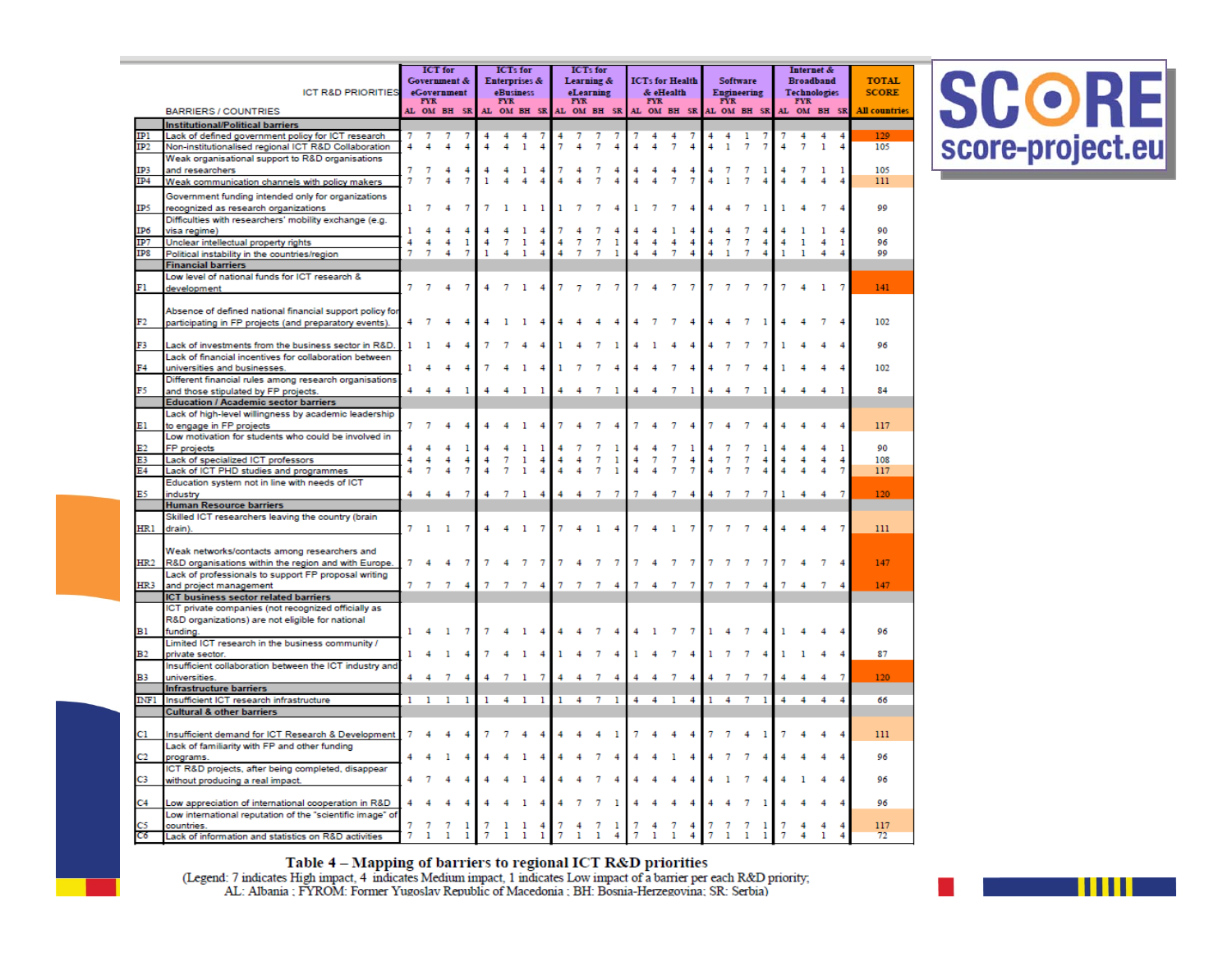#### **Impact of barriers and mirror recommendations**



- • **Highest impact by HUMAN RESOURCES**, attention should be given to:
	- $-$  the weak research networks between the region and the EU  $\,$ 
		- >> Recommendation is to develop improved processes for partner search facilities in the region and the development of a regional comprehensive database of ICT research actors to be managed at regional level and constantly updated.
	- $-$  and the lack of professionals to support FP proposal writing and project management
		- >> Recommendation is not only to train on project proposal development and management but also to create awareness on the importance of R&D managers within organisations and the encouragement of WB researchers to act as evaluators of FP proposal.

• Important barrier perceived is also the **LOW LEVEL OF NATIONAL FUNDS FOR ICT** (extra funds for project preparation, for covering overheads) that is related also to the "lack of defined government policy for R&D in ICT" (medium- high impact in all countries)

>> Policy makers in the WBC should be encouraged to define specific policies for ICT R&D and to run open consultation during this process and accompany them with the appropriate bfunds udget allocation.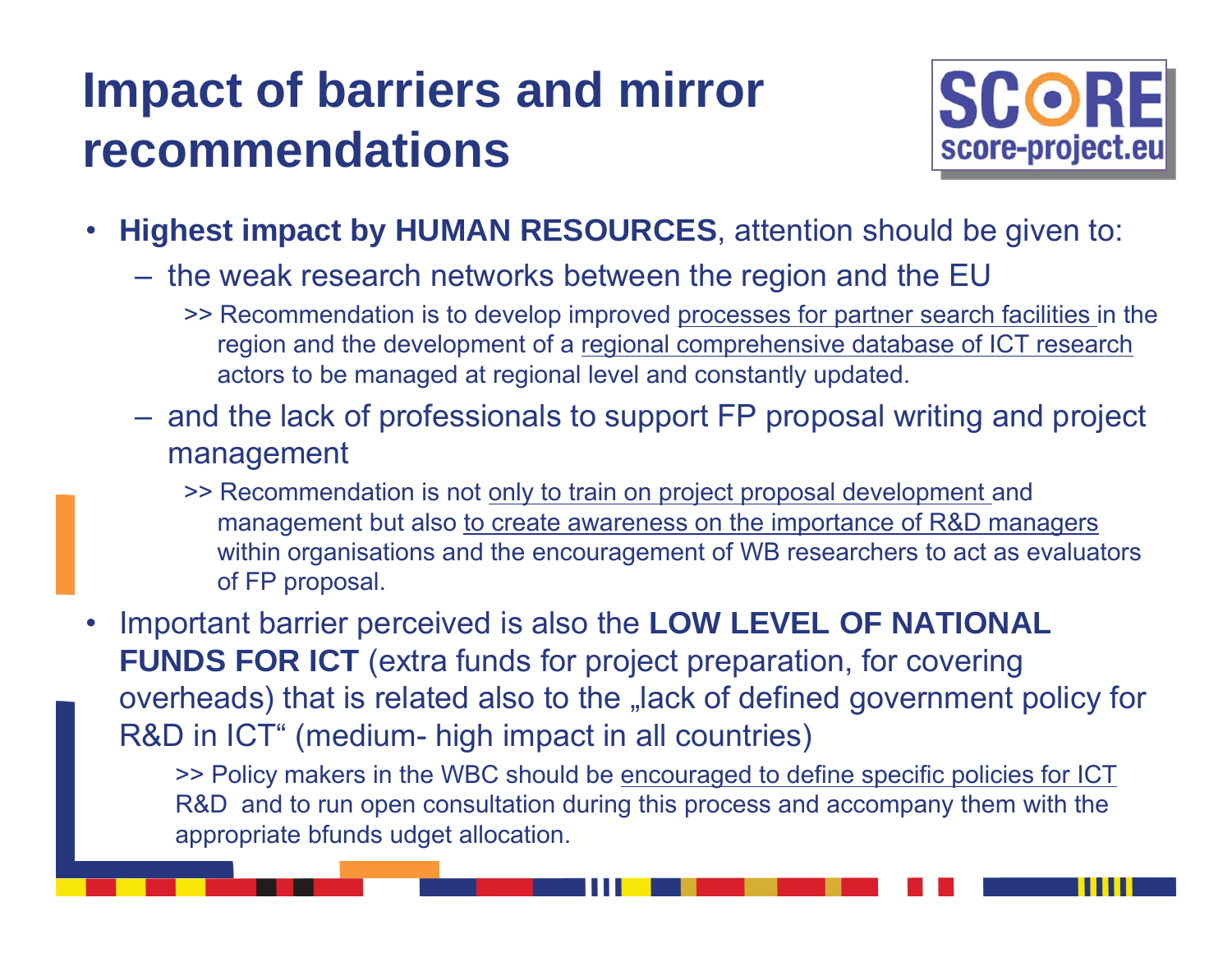#### **Impact of barriers and mirror recommendations**



- • **The LOW COLLABORATION between the ICT industry and universities**  (linked to the barriers "education system not in line with needs of ICT industry", "lack of ICT phd studies and programmes", "lack of high level willigness of the academic leadership to engage in FP projects" have a medium-to-high impact in all priorities
	- >> There is the need to to develop an industry –university co-operation mentality through specific national programmes and appropriate legal framework, to consult also the ICT businesses in the development of the academic curricula, to develop state- of- the-art IT courses at all levels of education.
- • The last barrier with medium-to-high impact is **the INTERNATIONAL REPUTATION of the scientific image of WBC**.

>> There is the recommendation to effectvely promote the region's R&D strenghs and achievements across Europe, as well as to provide support to participation of ICT researchers in relevant event taking place in the EU and to co-organise conferences, events in the region. The development of sustainable contacts and cooperation.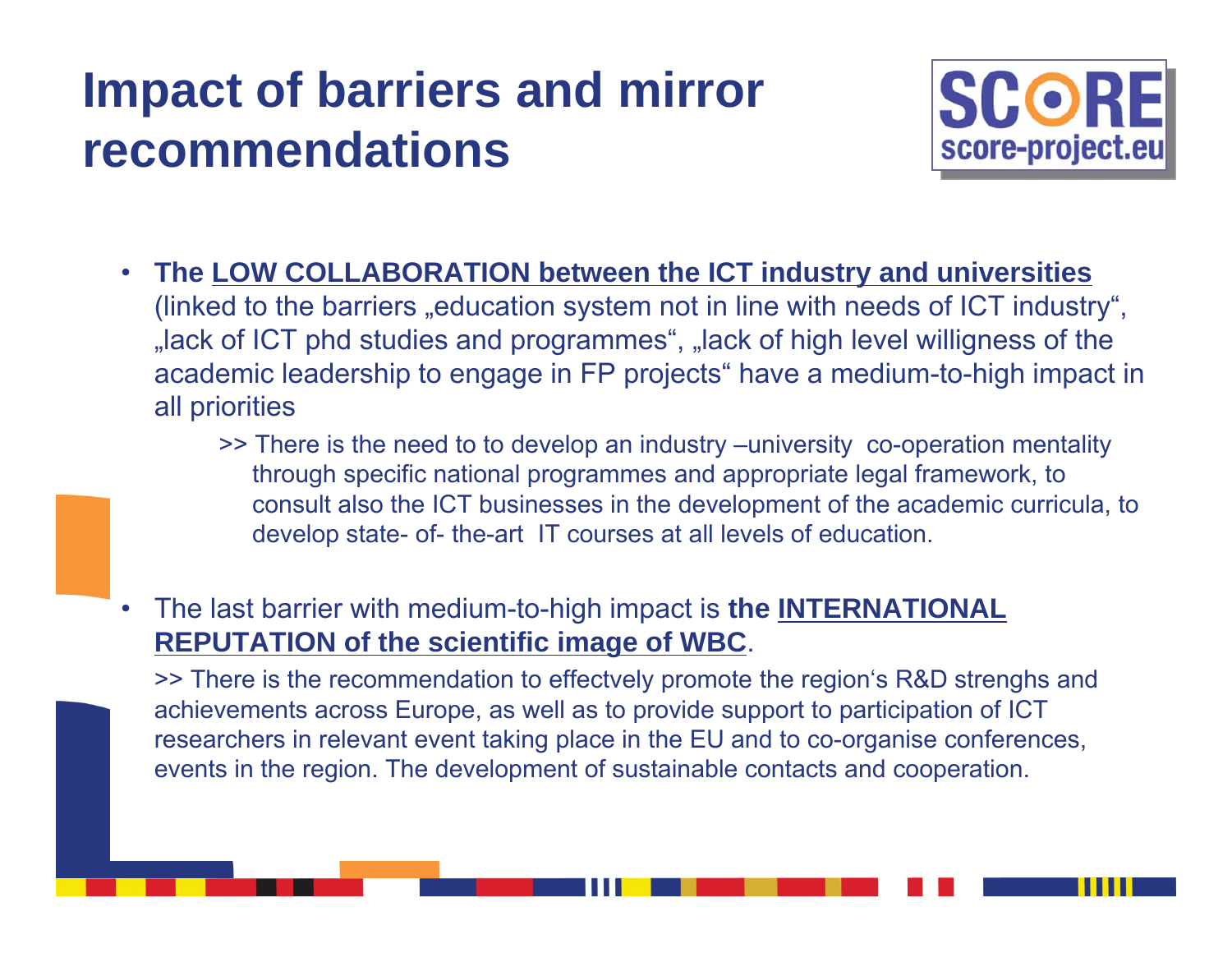#### **HOW THE EU CAN ENHANCE R&D COLLABORATION WITH THE WESTERN BALKAN COUNTRIES: SOME RECOMMENDATIONS**



| Recommendation                                                                                                                                                 | <b>Justification</b>                                                                                                                                                                                                                                |
|----------------------------------------------------------------------------------------------------------------------------------------------------------------|-----------------------------------------------------------------------------------------------------------------------------------------------------------------------------------------------------------------------------------------------------|
| Targeted regional calls should be retained for<br>key/common Western Balkan ICT research<br>priorities.                                                        | In previous FP6 calls, targeted objectives for<br>the region enabled Western Balkan<br>organisations to participate more<br>successfully. ICT experts in all countries<br>mentioned that the same approach should be<br>retained in future FP calls |
| <b>Targeted calls should focus on application-</b><br>oriented priorities.                                                                                     | The results of the consultations reveal the<br>need for research in specific ICT application<br>areas and in particular in eGovernment,<br>eBusiness and eLearning.                                                                                 |
| Apart from targeted calls on regional priorities,<br>there should be support actions for other (EU)<br>priorities that are underdeveloped in the<br>region.    | Overall, the EU should encourage the<br>participation of more Western Balkan partners<br>in horizontal non-targeted objectives so that<br>they can obtain know-how on state-of-art<br>research carried out at a pan-European level.                 |
| Inclusion of R&D priorities in the next work-<br>programmes that reflect the actual needs and<br><b>R&amp;D capacities of the Western Balkan</b><br>countries. | R&D priorities and objectives well-reflecting<br>the needs and capacities of the region can<br>help in better mobilizing the participation of<br>actors from the Western Balkan Countries.                                                          |

111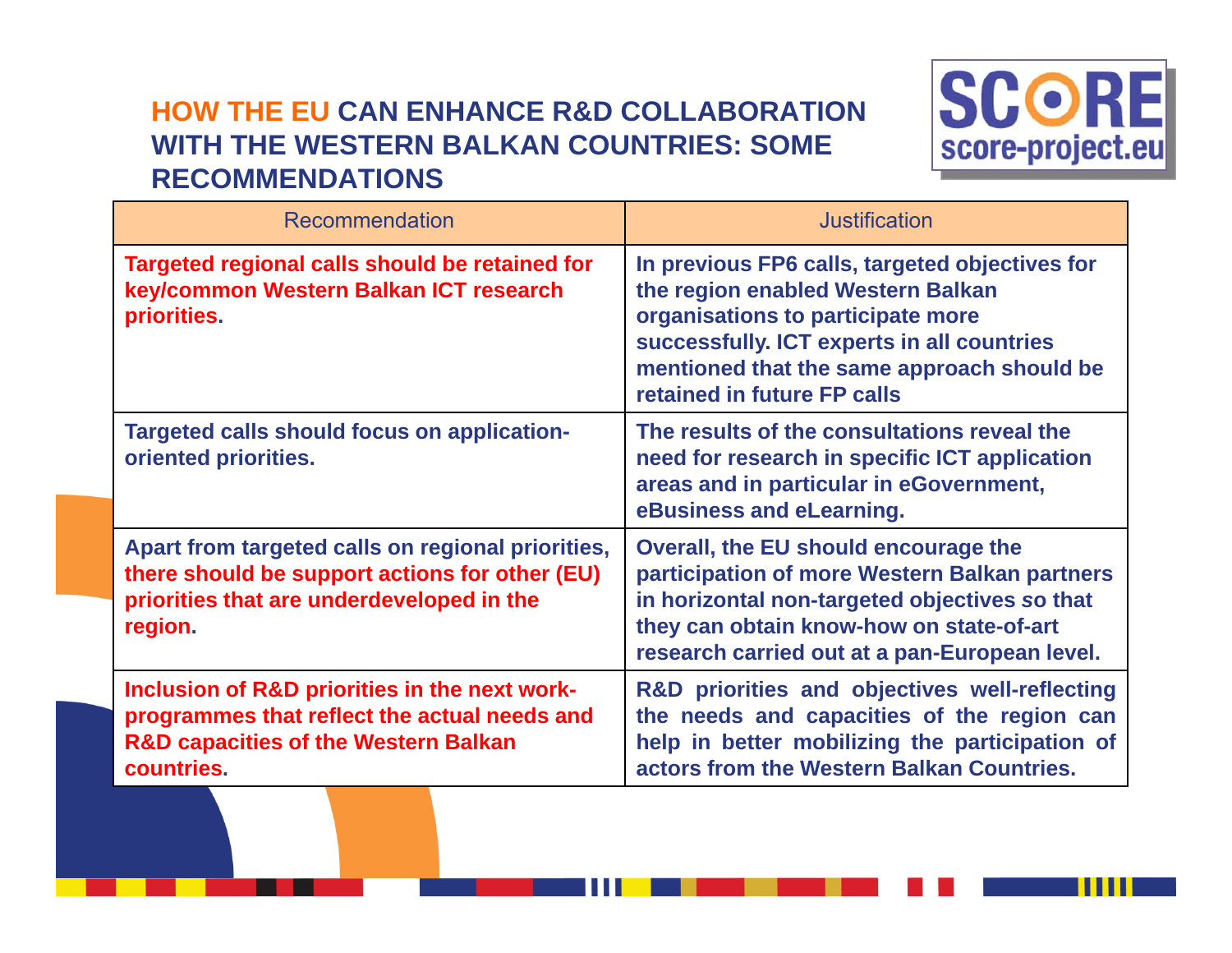#### **HOW THE EU CAN ENHANCE R&D COLLABORATION WITH THE WESTERN BALKAN COUNTRIES: SOME RECOMMENDATIONS** *(cont'd)*



| <b>Recommendation</b>                                                                                                                                                                                             | <b>Justification</b>                                                                                                                                                                                              |
|-------------------------------------------------------------------------------------------------------------------------------------------------------------------------------------------------------------------|-------------------------------------------------------------------------------------------------------------------------------------------------------------------------------------------------------------------|
| <b>Support actions on FP7 procedures and</b><br>proposal development are still<br>considered important for the region, in<br>order to assist research actors in the<br>region to fully exploit FP7 opportunities. | Although a number of support actions<br>have been completed in the region,<br>there is still a need for support to<br>organizations with regards to<br>understanding the FP programme and<br>procedures.          |
| <b>Future RTD projects should strongly</b><br>encourage cooperation between<br>academia and business in applied<br>research.                                                                                      | Although this is a fundamental principle<br>of FP, it could be further encouraged by<br>determining for example a minimum<br>number of organizations representing<br>academia and the private business<br>sector. |
| Need for stricter evaluation and review<br>procedures with regards to the<br>sustainability and impact of ICT R&D<br>projects (both at the proposal and<br>project implementation phases).                        | ICT projects upon completion usually<br>end in a vacuum. They have limited<br>follow-up activity and results are<br>seldom actually used either in further<br>research or real-life application.                  |

111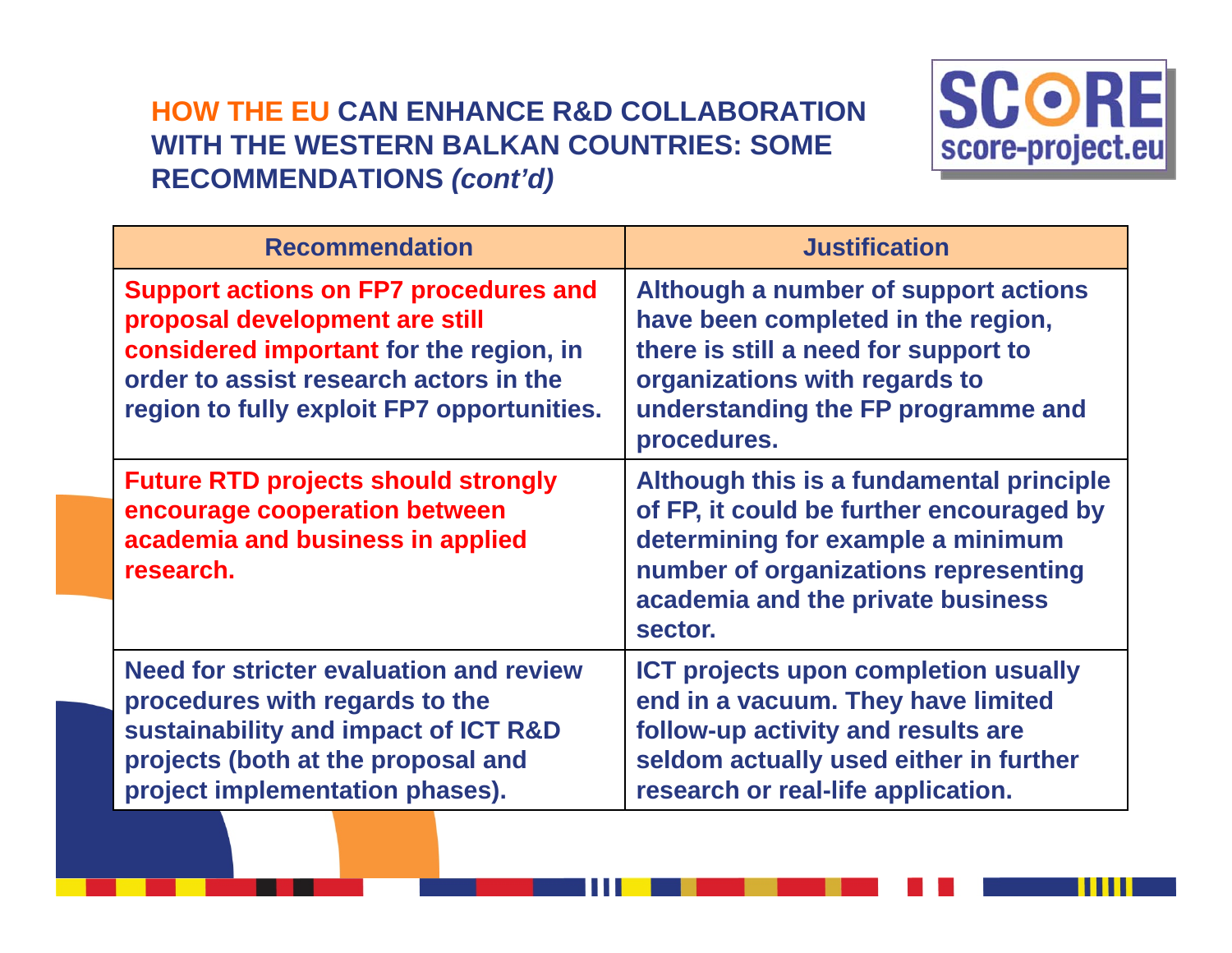#### **Finally to conclude...**



According to the studies conducted by WBC-INCONET and SCORE it is clear that the:

- • **Pattern of barriers and Motivation to do research is similar for researchers of WBC and EU-MS but the perception and impact** of barriers are different in WBC and EU-MS
	- Same barrier makes international cooperation more difficult for WB researchers
- •**Human resources** proved to be the most sensitive issue
- • WBC researchers currently participate in international R&D cooperation to a significant smaller extent and this means that **policy measures aimed at building the CAPACITIES in the WBC to participate in FP initiatives are definitely necessary,** and its need is perceived in the WBC more than in the EU MS
- • A proper policy mix of measures at both WB national level, WB regional level and at the level of the EC should be addressed.